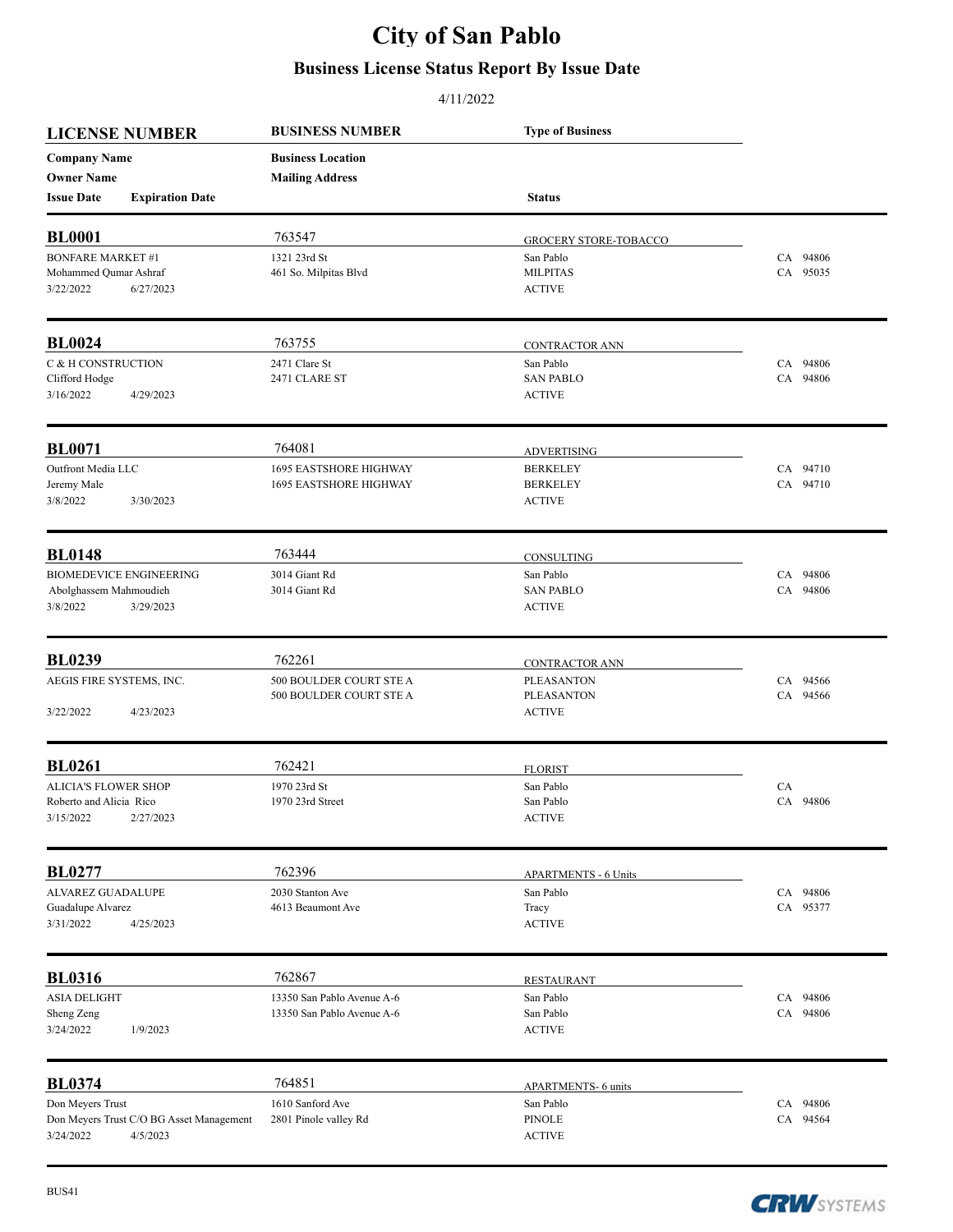| <b>LICENSE NUMBER</b>      |                                | <b>BUSINESS NUMBER</b>         | <b>Type of Business</b>           |          |
|----------------------------|--------------------------------|--------------------------------|-----------------------------------|----------|
| <b>Company Name</b>        |                                | <b>Business Location</b>       |                                   |          |
| <b>Owner Name</b>          |                                | <b>Mailing Address</b>         |                                   |          |
| <b>Issue Date</b>          | <b>Expiration Date</b>         |                                | <b>Status</b>                     |          |
| <b>BL0455</b>              |                                | 765596                         |                                   |          |
| EL POLLO LOCO #3472        |                                | 13139 San Pablo Avenue         | <b>RESTAURANT</b><br>San Pablo    | CA 94806 |
| <b>Manuel Perales</b>      |                                | 400 Santa Clara Street         | <b>VALLEJO</b>                    | CA 94590 |
| 3/8/2022                   | 3/31/2023                      |                                | <b>ACTIVE</b>                     |          |
| <b>BL0519</b>              |                                | 766136                         | <b>APARTMENTS - 6units</b>        |          |
| <b>FOJAS PROPERTIES</b>    |                                | 14700 San Pablo Ave            | San Pablo                         | CA 94806 |
| Fojas, Froilan & L         |                                | 1120 Songwood RD               | Vallejo                           | CA 94591 |
| 3/15/2022                  | 3/31/2023                      |                                | <b>ACTIVE</b>                     |          |
| <b>BL0522</b>              |                                | 766168                         | <b>GROCERY STORE</b>              |          |
|                            | FOOD MAXX #411 / SAVE MART     | 13220 San Pablo Ave.           | San Pablo                         | CA 94806 |
| Save Mart Supermarkets     |                                | P.O. BOX 4664                  | Modesto                           | CA 95352 |
| 3/10/2022                  | 3/18/2023                      |                                | <b>ACTIVE</b>                     |          |
| <b>BL0623</b>              |                                | 766950                         | HOTEL/MOTEL-85 rooms              |          |
| HOLIDAY INN EXPRESS        |                                | 2525 San Pablo Dam Road        | San Pablo                         | CA 94806 |
| Lotus Hotels               |                                | 1839 Ignacio Valley Rd         | <b>WALNUT CREEK</b>               | CA 94596 |
| 3/15/2022                  | 3/20/2023                      |                                | <b>ACTIVE</b>                     |          |
| <b>BL0695</b>              |                                | 767615                         | <b>CONTRACTOR ANN</b>             |          |
| JFC CONSTRUCTION INC.      |                                | 4901 PACHECO BLVD.             | <b>MARTINEZ</b>                   | CA 94553 |
|                            |                                | 4901 PACHECO BLVD.             | <b>MARTINEZ</b>                   | CA 94553 |
| 3/24/2022                  | 4/23/2023                      |                                | <b>ACTIVE</b>                     |          |
| <b>BL0712</b>              |                                | 1358734                        | <u>JEWELRY SALES &amp; REPAIR</u> |          |
| JOYERIA EL ALACRAN         |                                | 1537 RUMRILL BLVD.             | <b>SAN PABLO</b>                  | CA 94806 |
| Servando Duarte            |                                | 1537 RUMRILL BLVD.             | <b>SAN PABLO</b>                  | CA 94806 |
| 3/10/2022                  | 4/17/2023                      |                                | $\operatorname{ACTIVE}$           |          |
| <b>BL0745</b>              |                                | 768020                         | PROF SVC - OTHER                  |          |
|                            | KIMLEY-HORN AND ASSOCIATES INC | 4637 Chabot Rd. Suite 300      | <b>PLEASANTON</b>                 | CA 95488 |
| Richard Cook, Senior VP    |                                | 421 Fayetteville St. Suite 600 | <b>RALEIGH</b>                    | NC 27601 |
| 3/24/2022                  | 3/30/2023                      |                                | <b>ACTIVE</b>                     |          |
| <b>BL0788</b>              |                                | 772746                         | <b>APARTMENTS - 11 units</b>      |          |
| THORSON, H. APARTMENTS     |                                | 2006 23rd St                   | San Pablo                         | CA 94806 |
| Buck Gordon P. (TE)        |                                | p.o. box 1168                  | <b>WEIMAR</b>                     | CA 95736 |
| 3/24/2022                  | 3/29/2023                      |                                | <b>ACTIVE</b>                     |          |
| <b>BL0801</b>              |                                | 1049152                        | <b>APARTMENTS-7 units</b>         |          |
| TO JANE PHAN & DUC MINH    |                                | 2341 21st St                   | San Pablo                         | CA 94806 |
| Duc, M John                |                                | PO BOX 2890                    | <b>CASTRO VALLEY</b>              | CA 94546 |
| 3/29/2022                  | 4/23/2023                      |                                | <b>ACTIVE</b>                     |          |
| <b>BL0802</b>              |                                | 772826                         | <b>APARTMENTS-8 units</b>         |          |
| TO JANE PHAN & DUC MINH    |                                | 1247 23rd St                   | Richmond                          | CA 94804 |
| To, John Duc M & Jane Phan |                                | PO BOX 2890                    | <b>CASTRO VALLEY</b>              | CA 94546 |
| 3/1/2022                   | 3/23/2023                      |                                | <b>ACTIVE</b>                     |          |

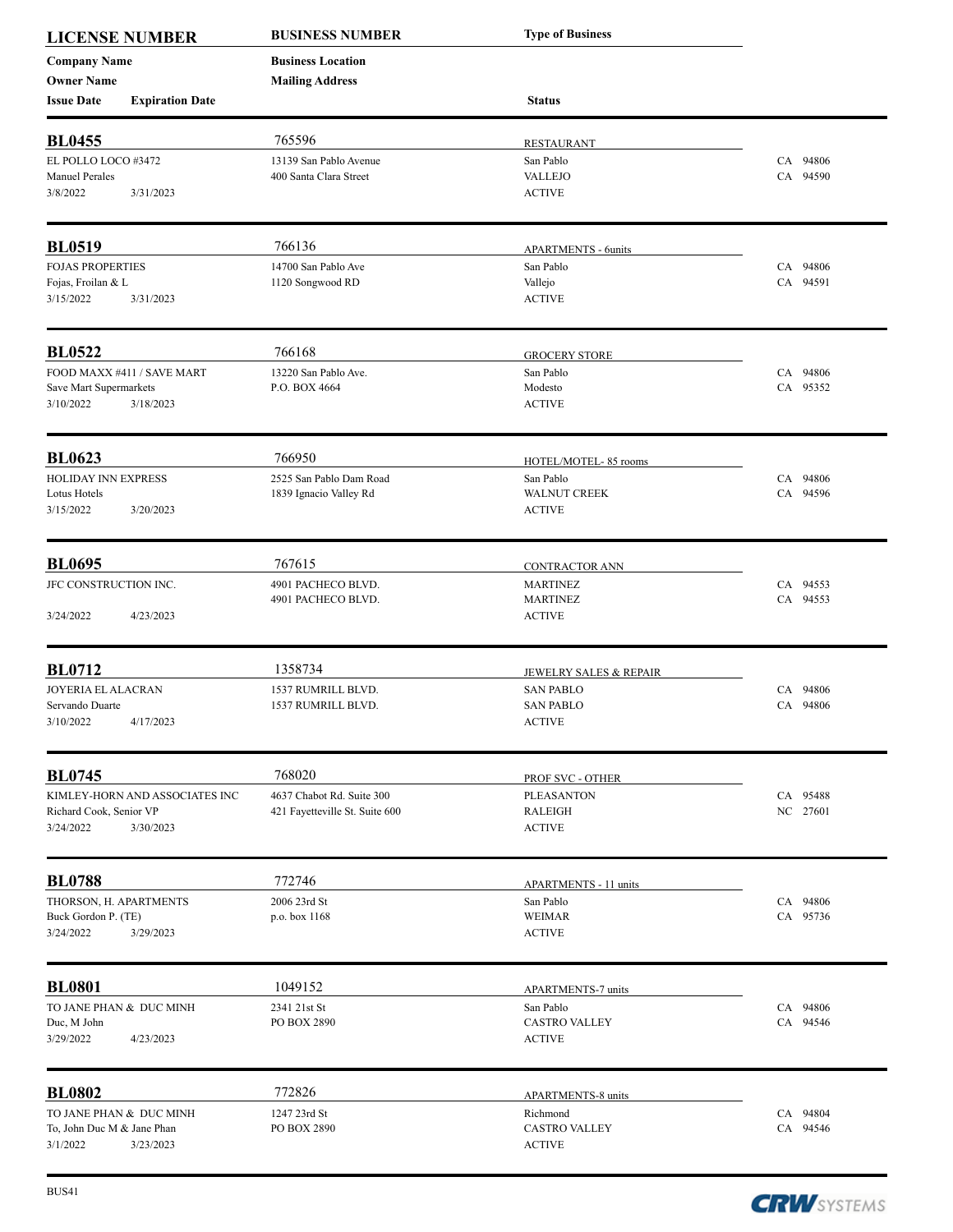| <b>LICENSE NUMBER</b>         |                                    | <b>BUSINESS NUMBER</b>   | <b>Type of Business</b>                  |          |
|-------------------------------|------------------------------------|--------------------------|------------------------------------------|----------|
| <b>Company Name</b>           |                                    | <b>Business Location</b> |                                          |          |
| <b>Owner Name</b>             |                                    | <b>Mailing Address</b>   |                                          |          |
| <b>Issue Date</b>             | <b>Expiration Date</b>             |                          | <b>Status</b>                            |          |
| <b>BL0902</b>                 |                                    | 1363733                  | <b>APARTMENTS</b>                        |          |
| <b>RUDY MARTINEZ</b>          |                                    | 1714 Sanford Ave         | San Pablo                                | CA 94806 |
| Martinez, Rudy                |                                    | 5135 La Honda Rd         | El Sobrante                              | CA 94803 |
| 3/9/2022                      | 4/1/2023                           |                          | <b>ACTIVE</b>                            |          |
| <b>BL0951</b>                 |                                    | 769499                   | <b>BEAUTY/BARBER</b>                     |          |
| <b>MODERN NAILS</b>           |                                    | 14501 San Pablo Ave D    | San Pablo                                | CA 94806 |
| San Pablo Economic Dev. Corp  |                                    | 14501 San Pablo Ave.     | <b>SAN PABLO</b>                         | CA 94806 |
| 3/2/2022                      | 12/31/2022                         |                          | <b>ACTIVE</b>                            |          |
| <b>BL0971-01</b>              |                                    | 1571581                  | <b>HOP PROF SVC</b>                      |          |
| A&M Truck Delivery Service    |                                    | 1729 Post Ave            | San Pablo                                | CA 94806 |
| Villalobos, Alfonso Chico     |                                    | 1729 Post Street         | San Pablo                                | CA 94806 |
| 3/10/2022                     | 3/5/2023                           |                          | <b>ACTIVE</b>                            |          |
| <b>BL0980</b>                 |                                    | 769678                   |                                          |          |
|                               | NATIONAL CONSTRUCTION RENTALS      | 15319 CHATSWORTH ST.     | EQUIPMENT RENTAL<br><b>MISSION HILLS</b> | CA 91345 |
| National Construction Rentals |                                    | 15319 CHATSWORTH ST.     | <b>MISSION HILLS</b>                     | CA 91345 |
| 3/31/2022                     | 4/30/2023                          |                          | <b>ACTIVE</b>                            |          |
| <b>BL0999-01</b>              |                                    | 1571587                  | HOP JANITORIAL                           |          |
| Kristina's Cleaning Service   |                                    | 2880 16th st             | San Pablo                                | CA 94806 |
| Cristina Cuiriz Sanchez       |                                    | 2200 Costa Ave           | <b>RICHMOND</b>                          | CA 94801 |
| 3/29/2022                     | 3/11/2023                          |                          | <b>ACTIVE</b>                            |          |
| <b>BL1027</b>                 |                                    | 770010                   | <b>TOWING</b>                            |          |
| <b>OLIVERS TOWING</b>         |                                    | 2800 Radiant Ave         | Richmond                                 | CA 94801 |
| Randy Wilcox                  |                                    | P.O. BOX 20663           | <b>EL SOBRANTE</b>                       | CA 94820 |
| 3/9/2022                      | 1/31/2023                          |                          | <b>ACTIVE</b>                            |          |
| <b>BL1031</b>                 |                                    | 770052                   | <b>APARTMENTS-8 units</b>                |          |
| Eleazar & Roberto Ortiz       |                                    | 1716 Broadway Ave        | San Pablo                                | CA 94806 |
| Ortiz, Eleazar                |                                    | 32107 TREFRY CT.         | <b>UNION CITY</b>                        | CA 94587 |
| 3/10/2022                     | 4/30/2023                          |                          | <b>ACTIVE</b>                            |          |
| <b>BL1118</b>                 |                                    | 770733                   | CONTRACTOR ANN                           |          |
|                               | R & S ERECTION OF RICHMOND         | 1826 7th Street          | <b>RICHMOND</b>                          | CA 94801 |
| Gerald Trask Jr               |                                    | 1826 7th Street          | <b>RICHMOND</b>                          | CA 94801 |
| 3/1/2022                      | 2/28/2023                          |                          | <b>ACTIVE</b>                            |          |
| <b>BL1148</b>                 |                                    | 770983                   | WHOLESALE                                |          |
|                               | Thunderheader Racing Products Inc. | 1041 BROADWAY AVE        | <b>SAN PABLO</b>                         | CA 94806 |
| Donald A. Rich                |                                    | 1041 BROADWAY AVE        | <b>SAN PABLO</b>                         | CA 94806 |
| 3/10/2022                     | 3/1/2023                           |                          | <b>ACTIVE</b>                            |          |
| <b>BL1217</b>                 |                                    | 771536                   | <b>AUTO SUPPLIES</b>                     |          |
| SAN PABLO AUTOMOTIVE          |                                    | 13965 San Pablo Ave      | San Pablo                                | CA 94806 |
| Carl & Dorothy Taliaferro     |                                    | P.O. Box 1709 - A/P      | <b>MARTINEZ</b>                          | CA 94553 |
| 3/10/2022                     | 3/31/2023                          |                          | <b>ACTIVE</b>                            |          |

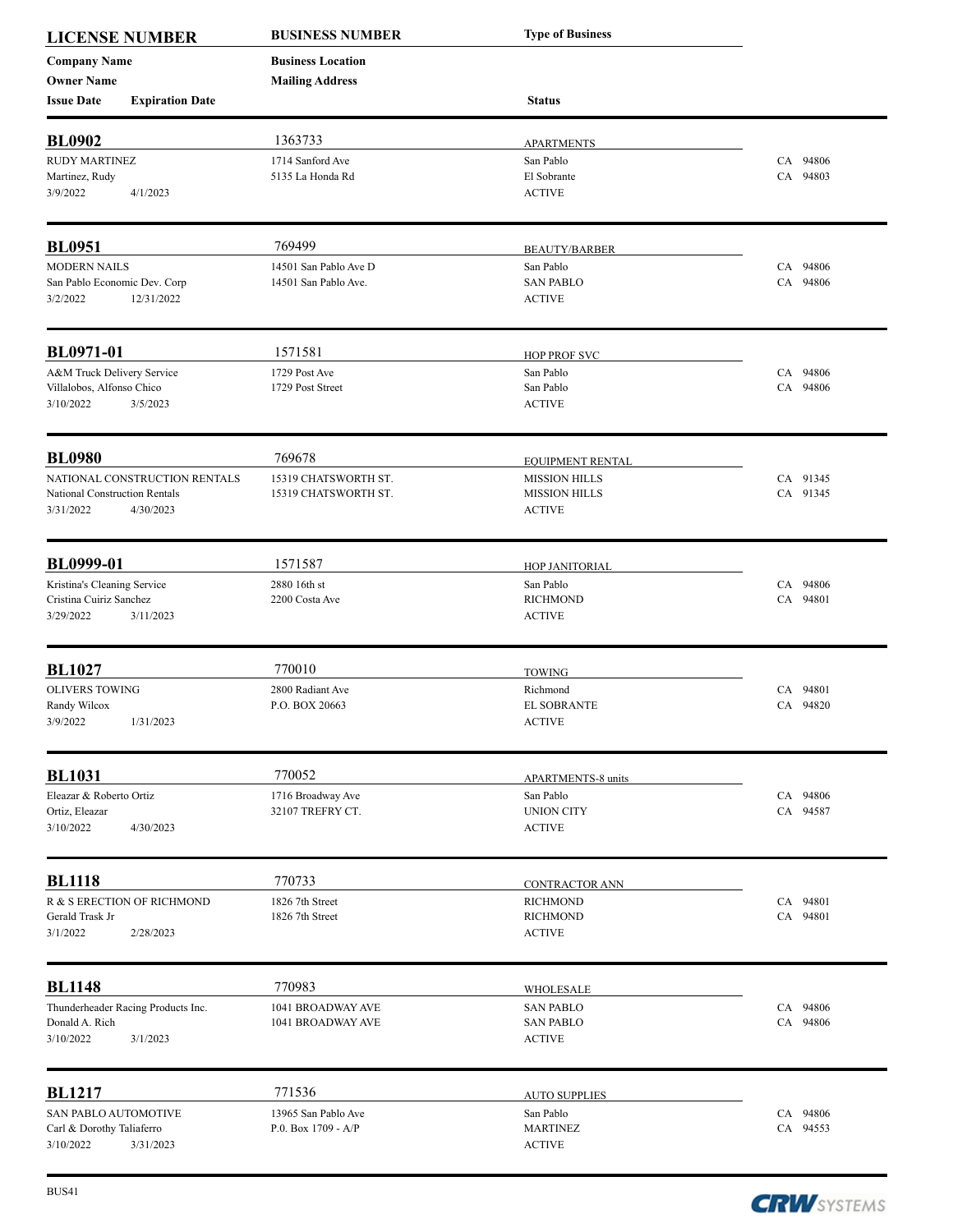| <b>LICENSE NUMBER</b>                     |                                 | <b>BUSINESS NUMBER</b>         | <b>Type of Business</b>         |          |       |
|-------------------------------------------|---------------------------------|--------------------------------|---------------------------------|----------|-------|
| <b>Company Name</b>                       |                                 | <b>Business Location</b>       |                                 |          |       |
| <b>Owner Name</b>                         |                                 | <b>Mailing Address</b>         |                                 |          |       |
| <b>Issue Date</b>                         | <b>Expiration Date</b>          |                                | <b>Status</b>                   |          |       |
| <b>BL1220</b>                             |                                 | 771561                         | <b>ENTERTAINMENT</b>            |          |       |
| <b>SAN PABLO BILLIARDS</b>                |                                 | 1500 23rd St                   | San Pablo                       | CA 94806 |       |
| Maria G. Mendoza                          |                                 | 1500 23rd Street               | San Pablo                       | CA 94806 |       |
| 3/30/2022                                 | 3/28/2023                       |                                | <b>ACTIVE</b>                   |          |       |
| <b>BL1222</b>                             |                                 | 771587                         | PHYSICIAN                       |          |       |
| <b>SAN PABLO DIALYSIS</b>                 |                                 | 14020 San Pablo Ave            | San Pablo                       | CA 94806 |       |
| Llano Dialysis, LLC                       |                                 | 5200 Virginia Way              | Brentwood                       | TN 37027 |       |
| 3/31/2022                                 | 3/30/2023                       |                                | <b>ACTIVE</b>                   |          |       |
| <b>BL1233</b>                             |                                 | 1392878                        | <b>TOBACCO SHOPS</b>            |          |       |
|                                           | NUMBER ONE SAN PABLO SMOKE SHOP | 14461 SAN PABLO AVENUE SUITE B | <b>SAN PABLO</b>                | CA 94806 |       |
| Yahya Ahmed                               |                                 | 14461 SAN PABLO AVENUE         | <b>SAN PABLO</b>                | CA 94806 |       |
| 3/14/2022                                 | 12/30/2022                      |                                | <b>ACTIVE</b>                   |          |       |
| <b>BL1247</b>                             |                                 | 1036757                        |                                 |          |       |
|                                           | SC OVERHEAD GARAGE DOOR         | 2095 Lake St.                  | CONTRACTOR ANN<br>San Pablo     | CA 94806 |       |
| Saul Celso                                |                                 | 2095 Lake St.                  | San Pablo                       | CA 94806 |       |
| 3/10/2022                                 | 3/17/2023                       |                                | <b>ACTIVE</b>                   |          |       |
| <b>BL1257</b>                             |                                 | 771854                         | DELIVERY VEHICLES               |          |       |
|                                           | SENTINEL TRANSPORTATION LLC     | 3521 SILVERSIDE ROAD STE 2A    | <b>WILMINGTON</b>               | DE       | 19810 |
| Phillips 66                               |                                 | 3521 SILVERSIDE ROAD STE 2A    | WILMINGTON                      | DE 19810 |       |
| 3/10/2022                                 | 7/31/2022                       |                                | <b>ACTIVE</b>                   |          |       |
| <b>BL1267</b>                             |                                 | 771942                         | GROCERY STORE- Tobacco Sa       |          |       |
| SHOP & SAVE MARKET                        |                                 | 1885 23rd St                   | Richmond                        | CA 94806 |       |
| Dahan Abdullah Alaumaise                  |                                 | 1885 23RD STREET               | <b>SAN PABLO</b>                | CA 94806 |       |
| 3/22/2022                                 | 3/30/2023                       |                                | <b>ACTIVE</b>                   |          |       |
| <b>BL1380</b>                             |                                 | 773159                         | <b>NURSING HOSP</b>             |          |       |
| VALE HEALTH CARE CENTER                   |                                 | 13484 San Pablo Ave            | San Pablo                       | CA 94806 |       |
| Fox, Lambrecht                            |                                 | 920 Ridgebrook Rd.,            | <b>SPARKS</b>                   | MD 21152 |       |
| 3/15/2022                                 | 3/31/2023                       |                                | <b>ACTIVE</b>                   |          |       |
| <b>BL1396</b>                             |                                 | 773273                         | <b>APARTMENTS - 5 Units</b>     |          |       |
|                                           | JAIME T & ASUNCION VELASQUEZ    | 2365/2367 Market ave           | San Pablo                       | CA 94806 |       |
| Jaime T. & Asuncion Velasquez             |                                 | 25 Glenbrook Ave               | Daly City                       | CA 94015 |       |
| 3/9/2022                                  | 3/31/2023                       |                                | <b>ACTIVE</b>                   |          |       |
| <b>BL1480</b>                             |                                 | 773934                         | <b>APARTMENTS-6 units</b>       |          |       |
|                                           | YOON CHO /SEING CHARN CHAO      | 2352 21st St                   | San Pablo                       | CA 94806 |       |
| Chao, Yoon Cho & Seing Charn<br>3/10/2022 | 3/31/2023                       | 3600 Churn Creek Road          | <b>REDDING</b><br><b>ACTIVE</b> | CA 96002 |       |
| <b>BL1785</b>                             |                                 | 1571785                        | <b>AUTO REPAIR</b>              |          |       |
| J&M Auto Repair                           |                                 | 2145 Rumrill Blvd C            | San Pablo                       | CA 94806 |       |
| Jose Carranza                             |                                 | 2145 Rumrill Boulevard         | San Pablo                       | CA 94806 |       |
| 3/8/2022                                  | 3/18/2023                       |                                | <b>ACTIVE</b>                   |          |       |

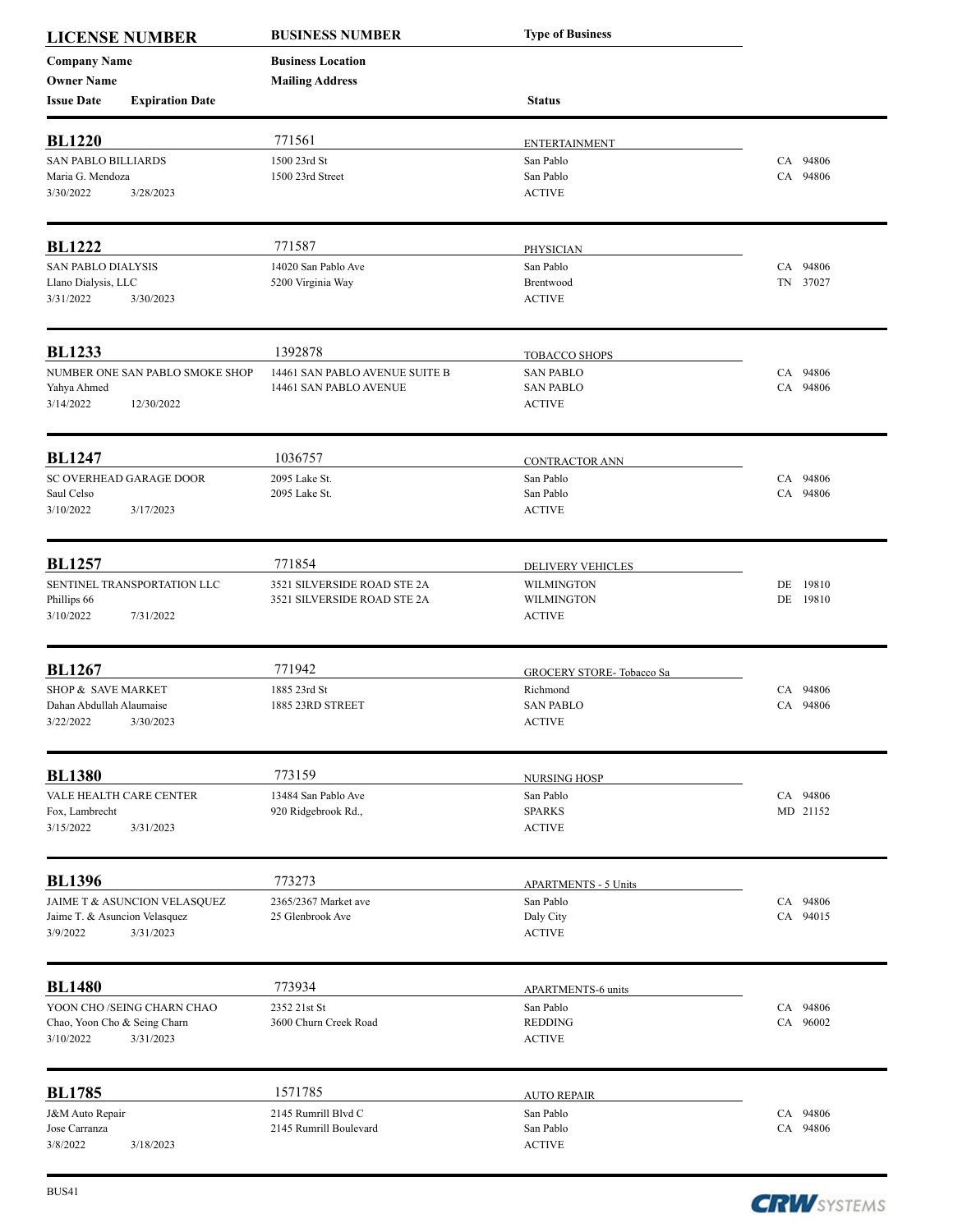| <b>LICENSE NUMBER</b>                             |                                         | <b>BUSINESS NUMBER</b>                          | <b>Type of Business</b>                         |                      |
|---------------------------------------------------|-----------------------------------------|-------------------------------------------------|-------------------------------------------------|----------------------|
| <b>Company Name</b>                               |                                         | <b>Business Location</b>                        |                                                 |                      |
| <b>Owner Name</b>                                 |                                         | <b>Mailing Address</b>                          |                                                 |                      |
| <b>Issue Date</b>                                 | <b>Expiration Date</b>                  |                                                 | <b>Status</b>                                   |                      |
| <b>BL1812</b>                                     |                                         | 1569947                                         |                                                 |                      |
| ALL ENVIRONMENTAL INC                             |                                         | 2500 Camino Diablo                              | Environmental CONSULTING<br><b>WALNUT CREEK</b> | CA 94597             |
| Craig Hertz                                       |                                         | 2500 Camino Diablo                              | Walnut Creek                                    | CA 94597             |
| 3/24/2022                                         | 4/25/2023                               |                                                 | <b>ACTIVE</b>                                   |                      |
|                                                   |                                         |                                                 |                                                 |                      |
| <b>BL1816</b>                                     |                                         | 1571816                                         | <b>GROCERY STORE</b>                            |                      |
| Bonfare Market #13<br>Naji N. Alhuzaibi           |                                         | 14701 San Pablo Ave<br>14701 San Pablo Avenue   | San Pablo<br>San Pablo                          | CA 94806<br>CA 94806 |
| 3/9/2022                                          | 3/18/2023                               |                                                 | <b>ACTIVE</b>                                   |                      |
|                                                   |                                         |                                                 |                                                 |                      |
| <b>BL1817</b>                                     |                                         | 1571817                                         | <b>JANITORIAL</b>                               |                      |
| Yolanda Cleaning Services                         |                                         | 2709 McDonald Avenue Ste 204                    | <b>RICHMOND</b>                                 | CA 94804             |
| Yolanda Wilson                                    |                                         | 96 Montwood Way                                 | <b>OAKLAND</b>                                  | CA 94605             |
| 3/14/2022                                         | 3/11/2023                               |                                                 | <b>ACTIVE</b>                                   |                      |
|                                                   |                                         |                                                 |                                                 |                      |
| <b>BL1824</b>                                     |                                         | 1571824                                         | <b>DAYCARE</b>                                  |                      |
| 1, 2, 3 Learn with Me Daycare<br>Pacheco, Valeria |                                         | 1900 Pablo Vista Ave<br>1900 Pablo Vista Avenue | San Pablo<br>San Pablo                          | CA 94806<br>CA.      |
| 3/1/2022                                          | 3/31/2023                               |                                                 | <b>ACTIVE</b>                                   |                      |
|                                                   |                                         |                                                 |                                                 |                      |
| <b>BL1979</b>                                     |                                         | 1571979                                         | CONTRACTOR ANN                                  |                      |
|                                                   | Renewal by Anderson of San Francisco    | 30800 Santana St                                | <b>HAYWARD</b>                                  | CA 94544             |
| <b>Brent Anderson</b>                             |                                         | 30800 Santana St                                | <b>HAYWARD</b>                                  | CA 94544             |
| 3/28/2022                                         | 3/28/2023                               |                                                 | <b>ACTIVE</b>                                   |                      |
| <b>BL2047</b>                                     |                                         | 1572047                                         | <b>CONTRACTOR ANN</b>                           |                      |
| Stanley Access Technologies, LLC                  |                                         | 8350 Sunlight Drive Licensing                   |                                                 | 46037                |
| Stanley Black and Decker, Inc.                    |                                         | 8350 Sunlight Drive                             | Fishers                                         | 46037<br>IN          |
| 3/31/2022 4/28/2023                               |                                         |                                                 | <b>ACTIVE</b>                                   |                      |
| <b>BL2078</b>                                     |                                         | 1572078                                         |                                                 |                      |
|                                                   |                                         |                                                 | HOP JANITORIAL                                  |                      |
| Maria Landaverde                                  |                                         | 2120 Bush Ave<br>PO Box 6174                    | San Pablo<br>San Pablo                          | CA 94806<br>CA 94806 |
| 3/24/2022                                         | 2/19/2023                               |                                                 | <b>ACTIVE</b>                                   |                      |
|                                                   |                                         |                                                 |                                                 |                      |
| <b>BL2101</b>                                     |                                         | 1572101                                         | <b>CONTRACTOR ANN</b>                           |                      |
|                                                   | Parmeter General Engineers & Services I | 3601 Regional Parkway Ste F                     | <b>SANTA ROSA</b>                               | CA 95403             |
| <b>Brittany Parmeter</b><br>3/15/2022             | 4/2/2023                                | 3601 Regional Parkway Ste F                     | <b>SANTA ROSA</b><br><b>ACTIVE</b>              | CA 95403             |
|                                                   |                                         |                                                 |                                                 |                      |
| <b>BL2109</b>                                     |                                         | 1572109                                         | RETAIL - OTHER                                  |                      |
|                                                   | Goodwill Industries of the Greater East | 100 San Pablo Town Center                       | San Pablo                                       | CA 94806             |
| San Pablo Retail Parters II                       |                                         | 1301 30th Ave                                   | <b>OAKLAND</b>                                  | CA 94601             |
| 3/24/2022                                         | 4/22/2023                               |                                                 | <b>ACTIVE</b>                                   |                      |
| <b>BL2213</b>                                     |                                         | 1572213                                         |                                                 |                      |
| Five Star Cleaners                                |                                         | 2145 Rumrill Blvd B                             | LAUNDRY/CLEANERS<br>San Pablo                   | CA 94806             |
| Ratnakar & Sons                                   |                                         | 2145 Rumrill Blvd B                             | San Pablo                                       | CA 94806             |
| 3/8/2022                                          | 3/6/2023                                |                                                 | <b>ACTIVE</b>                                   |                      |

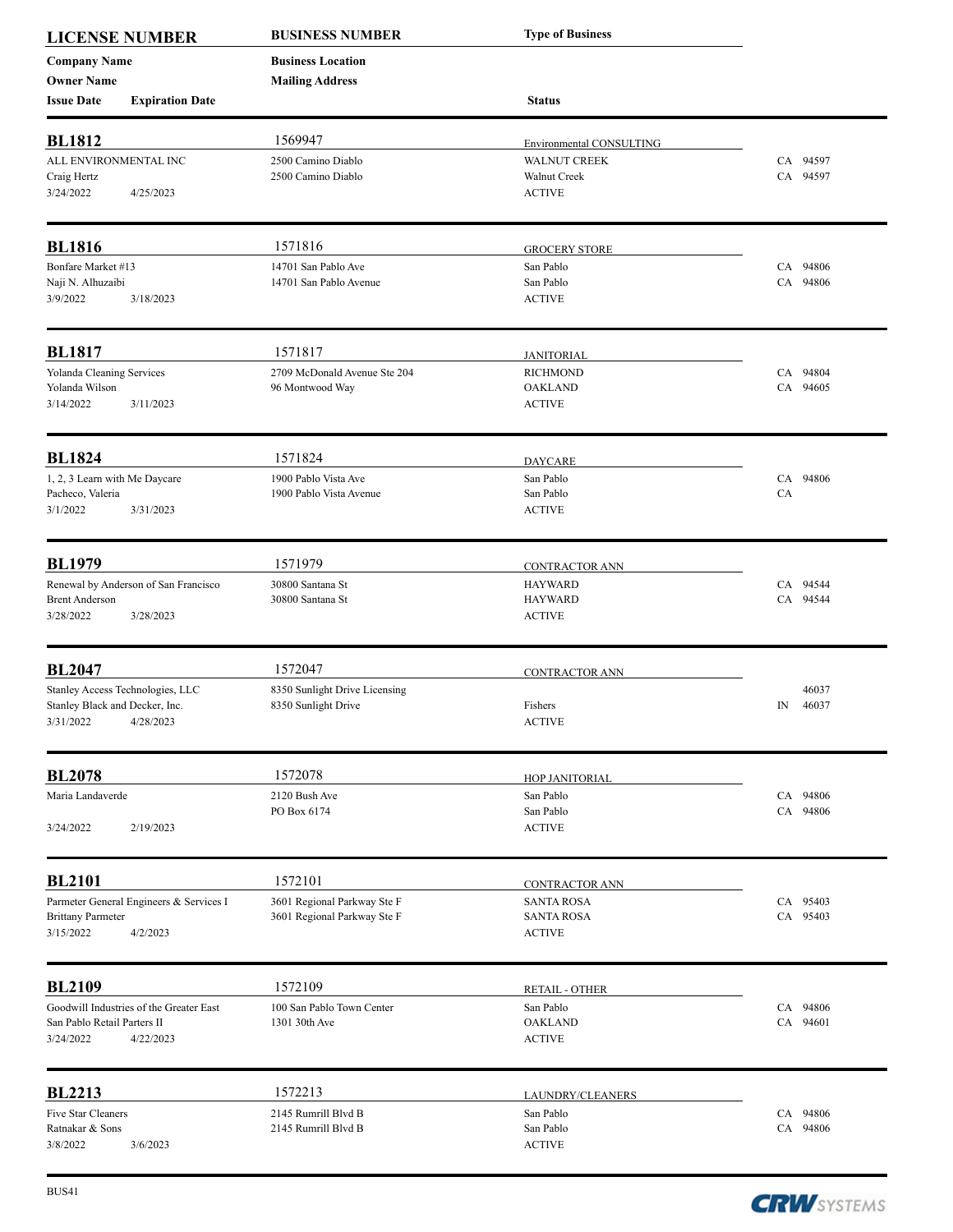| <b>LICENSE NUMBER</b>                                                            |                                                   | <b>BUSINESS NUMBER</b>                                           | <b>Type of Business</b>                                      |                         |
|----------------------------------------------------------------------------------|---------------------------------------------------|------------------------------------------------------------------|--------------------------------------------------------------|-------------------------|
| <b>Company Name</b><br><b>Owner Name</b>                                         |                                                   | <b>Business Location</b><br><b>Mailing Address</b>               |                                                              |                         |
| <b>Issue Date</b>                                                                | <b>Expiration Date</b>                            |                                                                  | <b>Status</b>                                                |                         |
| <b>BL2284</b>                                                                    |                                                   | 1572284                                                          | <b>RETAIL - OTHER</b>                                        |                         |
| Walgreens #15947<br>3/29/2022                                                    | Luna Lane Development LLC/ A. Pakpour<br>3/8/2023 | 13691 San Pablo Ave.<br>P.O. BOX 901, ATTN: Licensing            | San Pablo<br>Deerfield<br><b>ACTIVE</b>                      | CA 94806<br>IL<br>60015 |
| <b>BL2316</b>                                                                    |                                                   | 1572316                                                          | CONTRACTOR ANN                                               |                         |
| Z and Z Plumbing<br>Seifallah Zareef<br>3/1/2022                                 | 3/1/2023                                          | 3057 Teagarden St.<br>3057 Teagarden St.                         | <b>SAN LEANDRO</b><br><b>SAN LEANDRO</b><br><b>ACTIVE</b>    | CA 94577<br>CA 94577    |
| <b>BL2320</b>                                                                    |                                                   | 1572320                                                          | CONSULTING                                                   |                         |
| <b>DUDEK</b><br>Dudek, Frank<br>3/16/2022                                        | 3/1/2023                                          | 605 Third St.<br>605 Third St.                                   | Encitas<br><b>ENCINITAS</b><br><b>ACTIVE</b>                 | 92024<br>CA 92024       |
| BL2321-01                                                                        |                                                   | 1572321                                                          | <b>CONTRACTOR ANN</b>                                        |                         |
| Miller Pacific Engineering Group<br>Miller Pacific Engineering Group<br>3/1/2022 | 3/2/2023                                          | 504 Redwood Blvd. #220<br>PO BOX 2802                            | <b>NOVATO</b><br><b>NOVATO</b><br><b>ACTIVE</b>              | CA 94947<br>CA 94948    |
| <b>BL2322</b>                                                                    |                                                   | 1572322                                                          | CONSULTING                                                   |                         |
| Quincy Engineering, INC<br>John S. Quincy<br>3/23/2022                           | 3/2/2023                                          | 11017 Cobblerock Dr. Suite 100<br>11017 Cobblerock Dr Suite. 100 | RANCHO CORDOVA<br>RANCHO CORDOVA<br><b>ACTIVE</b>            | CA 95670<br>CA 95670    |
| BL2332-01                                                                        |                                                   | 1572332                                                          | CONSULTING                                                   |                         |
| Tetra Tech, Inc<br>Tetra Tech, INC<br>3/1/2022                                   | 3/15/2023                                         | 1999 Harrison St. #500<br>3475 E. Foothill Blvd                  | <b>OAKLAND</b><br><b>PASADENA</b><br>$\operatorname{ACTIVE}$ | CA 94612<br>CA 91107    |
| <b>BL2343</b>                                                                    |                                                   | 1572343                                                          | <b>RESTAURANT</b>                                            |                         |
| Chang Thai Ciusine<br>Lam Trung Tran<br>3/10/2022                                | 3/31/2023                                         | 2229 Dover Ave<br>2229 Dover Ave                                 | San Pablo<br>San Pablo<br><b>ACTIVE</b>                      | CA 94806<br>CA 94806    |
| BL2349-01                                                                        |                                                   | 1572349                                                          | CONSULTING                                                   |                         |
| 4Leaf, INC<br>Kevin Duggan<br>3/15/2022                                          | 4/4/2023                                          | 2126 Rheem Dr.<br>2126 Rheem Dr.                                 | <b>PLEASANTON</b><br><b>PLEASANTON</b><br><b>ACTIVE</b>      | CA 94588<br>CA 94588    |
| <b>BL2365</b>                                                                    |                                                   | 1572365                                                          | <b>CONTRACTOR ANN</b>                                        |                         |
| Hamilton Tree Service, INC<br>Tolbart G. Hamilton<br>3/24/2022                   | 4/17/2023                                         | 4949 Pacheco Blvd<br>4949 Pacheco Blvd.                          | <b>MARTINEZ</b><br><b>MARTINEZ</b><br><b>ACTIVE</b>          | CA 94553<br>CA 94553    |
| <b>BL2381</b>                                                                    |                                                   | 1572381                                                          | <b>CONTRACTOR ANN</b>                                        |                         |
| <b>Floor Dimensions</b><br>Janka White<br>3/29/2022                              | 4/27/2023                                         | 1081 Eastshore Hwy<br>1081 Eastshore Hwy.                        | <b>BERKELEY</b><br>Albany<br><b>ACTIVE</b>                   | CA 94710<br>CA 94710    |

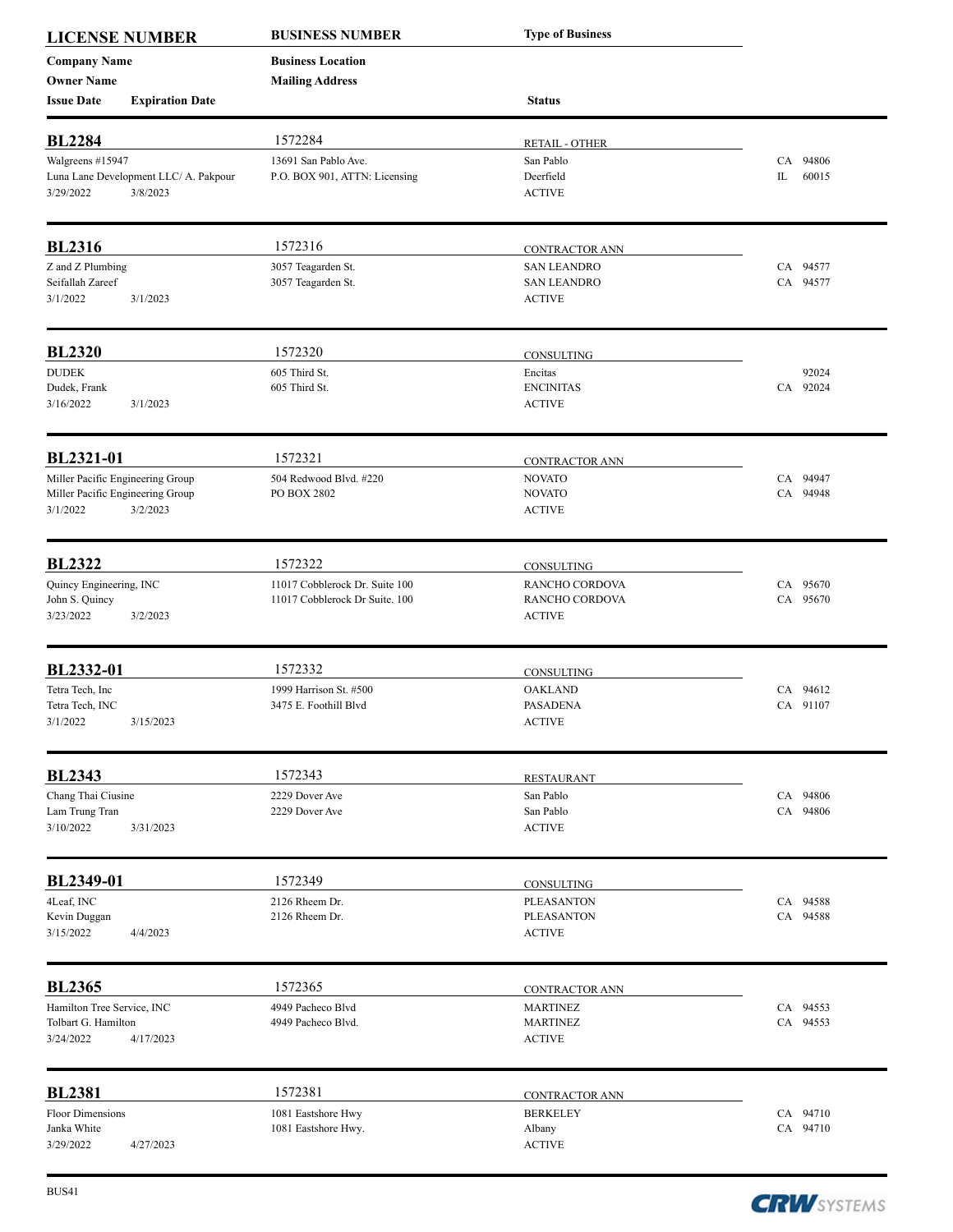| <b>LICENSE NUMBER</b>                    |                                    | <b>BUSINESS NUMBER</b>          | <b>Type of Business</b> |          |
|------------------------------------------|------------------------------------|---------------------------------|-------------------------|----------|
| <b>Company Name</b><br><b>Owner Name</b> |                                    | <b>Business Location</b>        |                         |          |
| <b>Issue Date</b>                        | <b>Expiration Date</b>             | <b>Mailing Address</b>          | <b>Status</b>           |          |
| <b>BL2642</b>                            |                                    | 1572642                         | <b>RESTAURANT</b>       |          |
| T <sub>4</sub>                           |                                    | 13350 San Pablo Ave #A7         | San Pablo               | CA 94806 |
| Ken Zeng                                 |                                    | 13350 San Pablo Ave #A7         | San Pablo               | CA 94806 |
| 3/9/2022                                 | 3/20/2023                          |                                 | <b>ACTIVE</b>           |          |
| <b>BL2647</b>                            |                                    | 1572647                         | <b>BEAUTY/BARBER</b>    |          |
| Henry's Hair Cuts                        |                                    | 2300 El Portal Drive Suite G    | San Pablo               | CA 94806 |
| Ngon H Huynh                             |                                    | 1619 28th Ave                   | <b>OAKLAND</b>          | CA 94601 |
| 3/9/2022                                 | 3/27/2023                          |                                 | <b>ACTIVE</b>           |          |
| <b>BL2652</b>                            |                                    | 1572652                         | MOBILE VEND-FOOD        |          |
| Plaza Garibaldi 1                        |                                    | 1537 Rumrill Blvd               | San Pablo               | CA 94806 |
| Maria del Rayo Martinez                  |                                    | 1329 Dunn Ave                   | <b>RICHMOND</b>         | CA 94801 |
| 3/24/2022                                | 3/29/2023                          |                                 | <b>ACTIVE</b>           |          |
| <b>BL2695</b>                            |                                    | 1570171                         | <b>CONTRACTOR ANN</b>   |          |
| RVO ROOTER & PLUMBING                    |                                    | 166 Walnut Ct                   | Hercules                | CA 94547 |
| Roberto Veneros                          |                                    | 166 Walnut Ct.                  | Hercules                | CA 94547 |
| 3/10/2022                                | 3/27/2023                          |                                 | <b>ACTIVE</b>           |          |
| <b>BL2817</b>                            |                                    | 1572817                         | CONTRACTOR QTRLY        |          |
| <b>EVCHARGE4U INC</b>                    |                                    | 1805 Martin Luther King Jr. Way | <b>BERKELEY</b>         | CA 94709 |
| Paul Nijssen                             |                                    | 1805 Martin Luther King Jr. Way | <b>BERKELEY</b>         | CA 94709 |
| 3/2/2022                                 | 6/2/2022                           |                                 | <b>ACTIVE</b>           |          |
| BL2904-01                                |                                    | 1572904                         | <b>RESTAURANT</b>       |          |
|                                          | Palacio Latino Restaurant & Bakery | 1873 23rd St                    | San Pablo               | CA 94806 |
| Juan Jose Reyes                          |                                    | 637 Sylvan St. #4               | <b>DALY CITY</b>        | CA 94014 |
| 3/17/2022                                | 3/6/2023                           |                                 | $\operatorname{ACTIVE}$ |          |
| BL2916-01                                |                                    | 1572916                         | <b>MASSEUSE</b>         |          |
| Serenity Relaxation Center               |                                    | 101 San Pablo Towne Center      | San Pablo               | CA 94806 |
| Meiyun Ding Calvert                      |                                    | 101 San Pablo Towne Center      | San Pablo               | CA 94806 |
| 3/16/2022                                | 3/19/2023                          |                                 | <b>ACTIVE</b>           |          |
| <b>BL2935</b>                            |                                    | 1572935                         | <b>APARTMENTS</b>       |          |
| Alice Chen                               |                                    | 1328 Sutter Ave                 | San Pablo               | CA 94806 |
| Chen, Alice                              |                                    | 228 Malachite                   | Hercules                | CA 94547 |
| 3/24/2022                                | 4/2/2023                           |                                 | <b>ACTIVE</b>           |          |
| <b>BL3125</b>                            |                                    | 1573125                         | <b>CONTRACTOR ANN</b>   |          |
|                                          | Murray Construction Services, INC  | 22358 Meekland Ave              | <b>HAYWARD</b>          | CA 94541 |
| Stacey Murray                            |                                    | 22358 Meekland Ave              | <b>HAYWARD</b>          | CA 94541 |
| 3/29/2022                                | 4/28/2023                          |                                 | <b>ACTIVE</b>           |          |
| <b>BL3139</b>                            |                                    | 1573139                         | <b>AUTO REPAIR</b>      |          |
| All Auto Electrical                      |                                    | 3022 Giant Rd.                  | San Pablo               | CA 94806 |
| Lionel Mitchell                          |                                    | 3022 giant rd                   | San Pablo               | CA 94806 |
| 3/8/2022                                 | 3/27/2023                          |                                 | <b>ACTIVE</b>           |          |

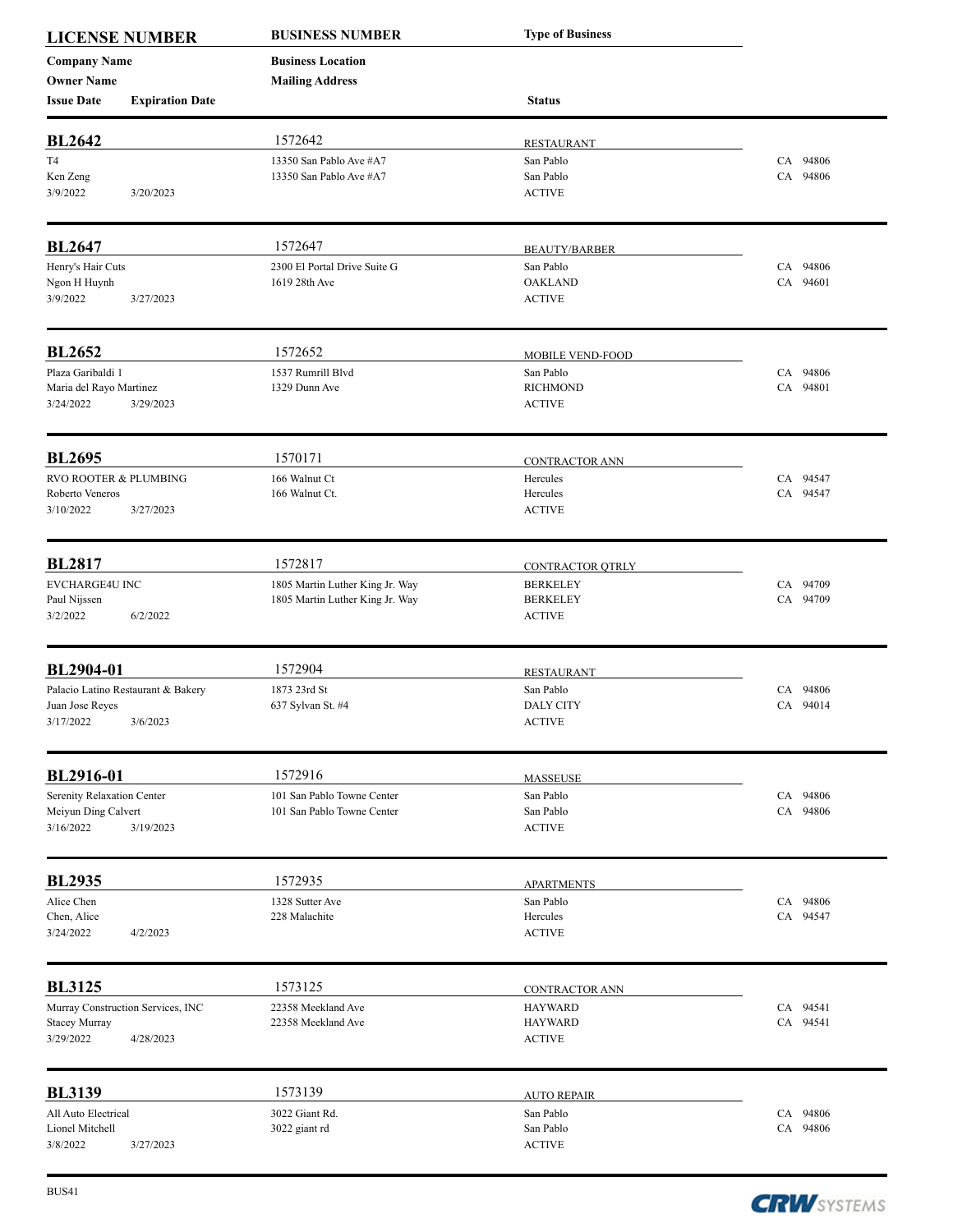| <b>LICENSE NUMBER</b>                                              |                        | <b>BUSINESS NUMBER</b>                               | <b>Type of Business</b>                                   |                         |
|--------------------------------------------------------------------|------------------------|------------------------------------------------------|-----------------------------------------------------------|-------------------------|
| <b>Company Name</b><br><b>Owner Name</b>                           |                        | <b>Business Location</b><br><b>Mailing Address</b>   |                                                           |                         |
| <b>Issue Date</b>                                                  | <b>Expiration Date</b> |                                                      | <b>Status</b>                                             |                         |
| <b>BL3155-01</b>                                                   |                        | 1573155                                              | MOBILE HOME PK                                            |                         |
| Creekside Village MHC<br>Creekside Village MHC<br>3/8/2022         | 3/6/2023               | 2425 Church lane<br>6653 Embarcadero dr              | San Pablo<br><b>STOCKTON</b><br><b>ACTIVE</b>             | CA 94806<br>CA 95219    |
| <b>BL3160</b>                                                      |                        | 1573160                                              | CONSULTING                                                |                         |
| Bryce Consulting, Inc<br>Jean Sullivan<br>3/24/2022                | 3/11/2023              | 1024 Iron Point Rd Suite 100<br>1024 Iron Point rd   | <b>FOLSOM</b><br><b>FOLSOM</b><br><b>ACTIVE</b>           | CA 95630<br>CA 95630    |
| <b>BL3172</b>                                                      |                        | 1573172                                              | <b>CONVENIENCE STORE</b>                                  |                         |
| Bevbox San Pablo<br>Pac bev inc<br>3/8/2022                        | 3/24/2023              | 2100 23rd st<br>2100 23rd st                         | San Pablo<br>San Pablo<br><b>ACTIVE</b>                   | CA 94806<br>CA 94806    |
| <b>BL3182</b>                                                      |                        | 1573182                                              | CONTRACTOR ANN                                            |                         |
| JTM Construction Group Inc.<br><b>Steve Mount</b><br>3/10/2022     | 4/5/2023               | 44 W 28th st 11th floor<br>44 W 28th st              | New york<br>New york<br><b>ACTIVE</b>                     | NY 10001<br>NY 10001    |
| <b>BL3184</b>                                                      |                        | 1573184                                              | <b>RESTAURANT</b>                                         |                         |
| Silver Ocean Mandarin & Sushi<br>Cong Li<br>3/15/2022              | 4/22/2023              | 3340 San Pablo Dam Rd #F<br>3340 San Pablo Dam Rd #F | El Sobrante<br>San Pablo<br><b>ACTIVE</b>                 | CA 94803<br>CA 94806    |
| <b>BL3203</b>                                                      |                        | 1573203                                              | <b>CONTRACTOR ANN</b>                                     |                         |
| Erwyn's Plumbing<br>Israel Ramirez<br>3/3/2022                     | 3/3/2023               | 747 9th St.<br>747 9th St.                           | <b>RICHMOND</b><br>Richmond<br><b>ACTIVE</b>              | CA 94801<br>CA 94801    |
| <b>BL3327</b>                                                      |                        | 1573327                                              | <b>MOBILE HOME PK</b>                                     |                         |
| Willow Mobile Home Park<br>Creekside Village MHC, LLC<br>3/29/2022 | 4/1/2023               | 2885 Willow Rd<br>6653 Embarcadero Dr., Suite C      | San Pablo<br><b>STOCKTON</b><br><b>ACTIVE</b>             | CA 94806<br>CA 95219    |
| <b>BL3421</b>                                                      |                        | 1573421                                              | CONTRACTOR ANN                                            |                         |
| Environmental Remedies, Inc<br>Scott Tamayo<br>3/8/2022            | 2/6/2023               | 1999 Alpine Way<br>P.O. Box 10416                    | Hayward<br><b>PLEASANTON</b><br><b>ACTIVE</b>             | Ca<br>94545<br>CA 94588 |
| <b>BL3456</b>                                                      |                        | 1573456                                              | <b>CONTRACTOR ANN</b>                                     |                         |
| JM Environmental Inc.<br>John Moore<br>3/1/2022                    | 3/2/2023               | P.O. Box 2189<br>P.O. Box 2189                       | <b>GRANITE BAY</b><br><b>GRANITE BAY</b><br><b>ACTIVE</b> | CA 95746<br>CA 95746    |
| BL3465-01                                                          |                        | 1573465                                              | CONSULTING                                                |                         |
| Vanersity Tech Inc<br><b>ISAIAS A. LEIVA</b><br>3/1/2022           | 3/5/2023               | 13925 San pablo Ave Suite 110<br>13925 SAN PABLO AVE | San Pablo<br>San Pablo<br><b>ACTIVE</b>                   | CA 94806<br>CA 94806    |

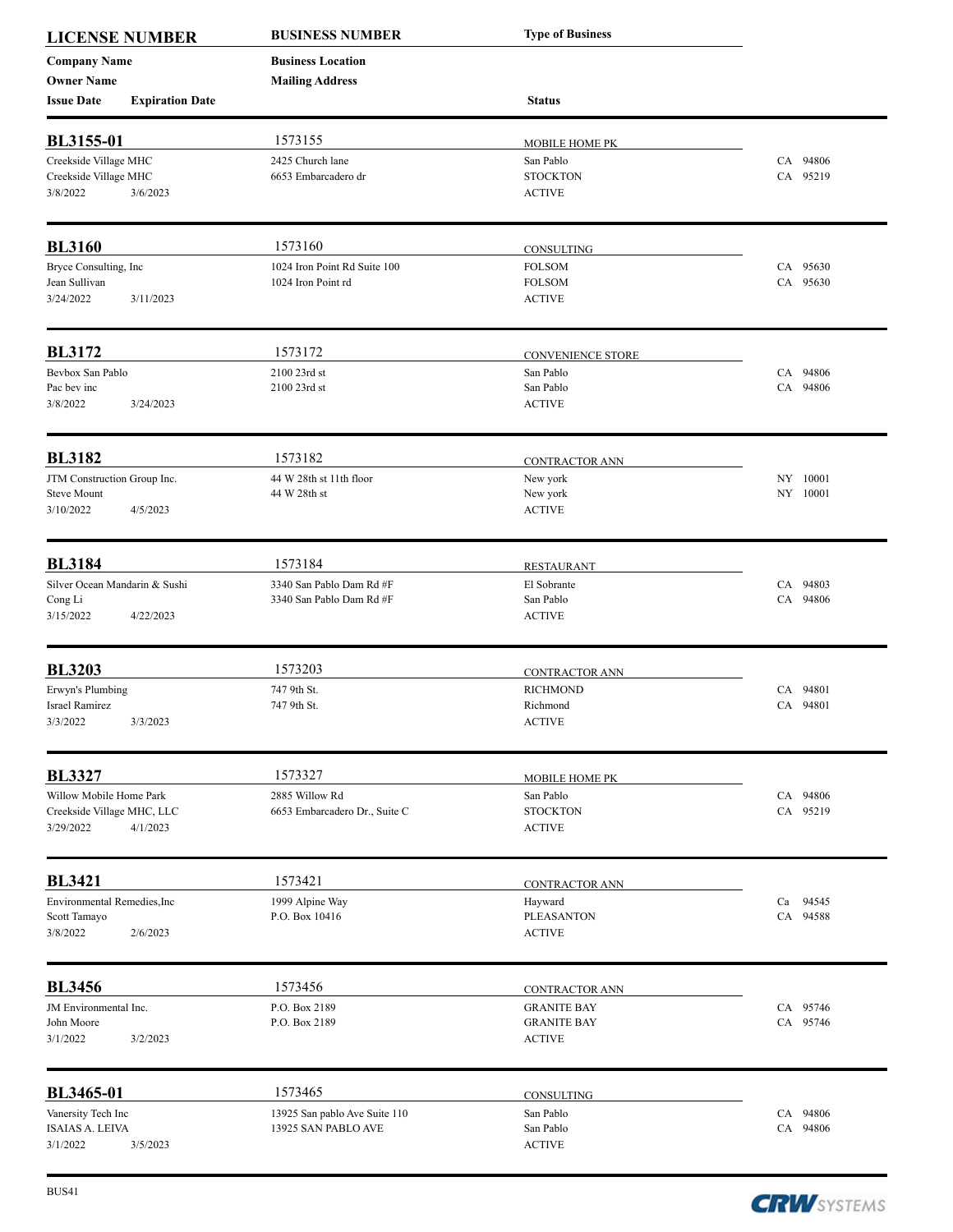| <b>LICENSE NUMBER</b>             |                                                   | <b>BUSINESS NUMBER</b>                        | <b>Type of Business</b>            |                      |
|-----------------------------------|---------------------------------------------------|-----------------------------------------------|------------------------------------|----------------------|
| <b>Company Name</b>               |                                                   | <b>Business Location</b>                      |                                    |                      |
| <b>Owner Name</b>                 |                                                   | <b>Mailing Address</b>                        |                                    |                      |
| <b>Issue Date</b>                 | <b>Expiration Date</b>                            |                                               | <b>Status</b>                      |                      |
| <b>BL3467</b>                     |                                                   | 1573467                                       | CONTRACTOR ANN                     |                      |
| F3 & associates, Inc.             |                                                   | 701 East H st                                 | <b>BENICIA</b>                     | CA 94510             |
| Sean Finn                         |                                                   | 701 East H st                                 | <b>BENICIA</b>                     | CA 94510             |
| 3/9/2022                          | 3/10/2023                                         |                                               | <b>ACTIVE</b>                      |                      |
| <b>BL3480</b>                     |                                                   | 1573480                                       |                                    |                      |
| Geer's Excavating Inc.            |                                                   | 976 Chestnut st                               | CONTRACTOR ANN<br><b>SAN JOSE</b>  | CA 95110             |
| Chris Geer                        |                                                   | 972 CHestnut st                               | <b>SAN JOSE</b>                    | CA 95110             |
| 3/7/2022                          | 4/6/2023                                          |                                               | <b>ACTIVE</b>                      |                      |
| <b>BL3481</b>                     |                                                   | 1573481                                       | <b>CONTRACTOR ANN</b>              |                      |
|                                   | Golden Bay Fencing plus Iron Works, Inc           | 4104 South B street                           | <b>STOCKTON</b>                    | CA 95206             |
| Paul & Nicholas Chavez            |                                                   | 4104 South B st                               | <b>STOCKTON</b>                    | CA 95206             |
| 3/30/2022                         | 4/30/2023                                         |                                               | <b>ACTIVE</b>                      |                      |
| <b>BL3483</b>                     |                                                   | 1573483                                       | CONSULTING                         |                      |
|                                   | Troutman Pepper Hamilton Sanders LLP              | 600 Peachtree Street NE Suite 3000            | Atlanta                            | GA 30308             |
| Stephen E. Lewis                  |                                                   | 600 Peachtree street NE                       | Atlanta                            | GA 30308             |
| 3/30/2022                         | 4/30/2023                                         |                                               | <b>ACTIVE</b>                      |                      |
| <b>BL3485</b>                     |                                                   | 1573485                                       | HOP JANITORIAL                     |                      |
|                                   | K Mac Commercial Cleaning Services                | 89 Villa Dr                                   | San Pablo                          | CA 94806             |
|                                   | Alvaro Antonio Morales Solarzano                  | 89 Villa DR                                   | San Pablo                          | CA 94806             |
| 3/15/2022                         | 4/30/2023                                         |                                               | <b>ACTIVE</b>                      |                      |
| <b>BL3582</b>                     |                                                   | 1573582                                       | CONSULTING                         |                      |
| CircleUp Education                |                                                   | 6731 Skyview Dr                               | <b>OAKLAND</b>                     | CA 94605             |
| Tiffany Hoang/ Tyrone Botelho     |                                                   | 6731 Skyview Dr                               | <b>OAKLAND</b>                     | CA 94605             |
| 3/21/2022 3/21/2023               |                                                   |                                               | <b>ACTIVE</b>                      |                      |
| <b>BL3605</b>                     |                                                   | 1570362                                       | <b>AUTO REPAIR</b>                 |                      |
| PETRO PLUS AUTO REPAIR            |                                                   | 1401 Market Ave                               | San Pablo                          | CA 94806             |
| Babatunde H. S. Agbabiaka         |                                                   | 1401 Market Avenue                            | San Pablo                          | CA 94806             |
| 3/9/2022                          | 2/18/2023                                         |                                               | <b>ACTIVE</b>                      |                      |
| <b>BL3610</b>                     |                                                   | 1573610                                       | CONTRACTOR QTRLY                   |                      |
|                                   | Environmental Heating & Air Solutions In          | 8417 Washington Blvd. #170                    | <b>ROSEVILLE</b>                   | CA 95678             |
| 3/8/2022                          | Environ Heating & Air Solutions, INC<br>2/16/2023 | 8417 Washington Blvd. #170                    | <b>ROSEVILLE</b><br><b>ACTIVE</b>  | CA 95678             |
|                                   |                                                   |                                               |                                    |                      |
| <b>BL3657</b>                     |                                                   | 1573657                                       | <b>HOP PROF SVC</b>                |                      |
| <b>HPTLAB</b><br>Jinyuan Yan      |                                                   | 2982 20th st<br>2982 20th st                  | San Pablo<br>San Pablo             | CA 94806<br>CA 94806 |
| 3/8/2022                          | 2/16/2023                                         |                                               | <b>ACTIVE</b>                      |                      |
| <b>BL3668</b>                     |                                                   | 1573668                                       |                                    |                      |
|                                   |                                                   |                                               | CONTRACTOR ANN                     |                      |
| Aquinas HVAC, Inc<br>Daniel Lewis |                                                   | 1151 Ringwood Ct STE # 50<br>1151 Ringwood Ct | <b>SAN JOSE</b><br><b>SAN JOSE</b> | CA 95131<br>CA 95131 |
| 3/2/2022                          | 2/11/2023                                         |                                               | <b>ACTIVE</b>                      |                      |

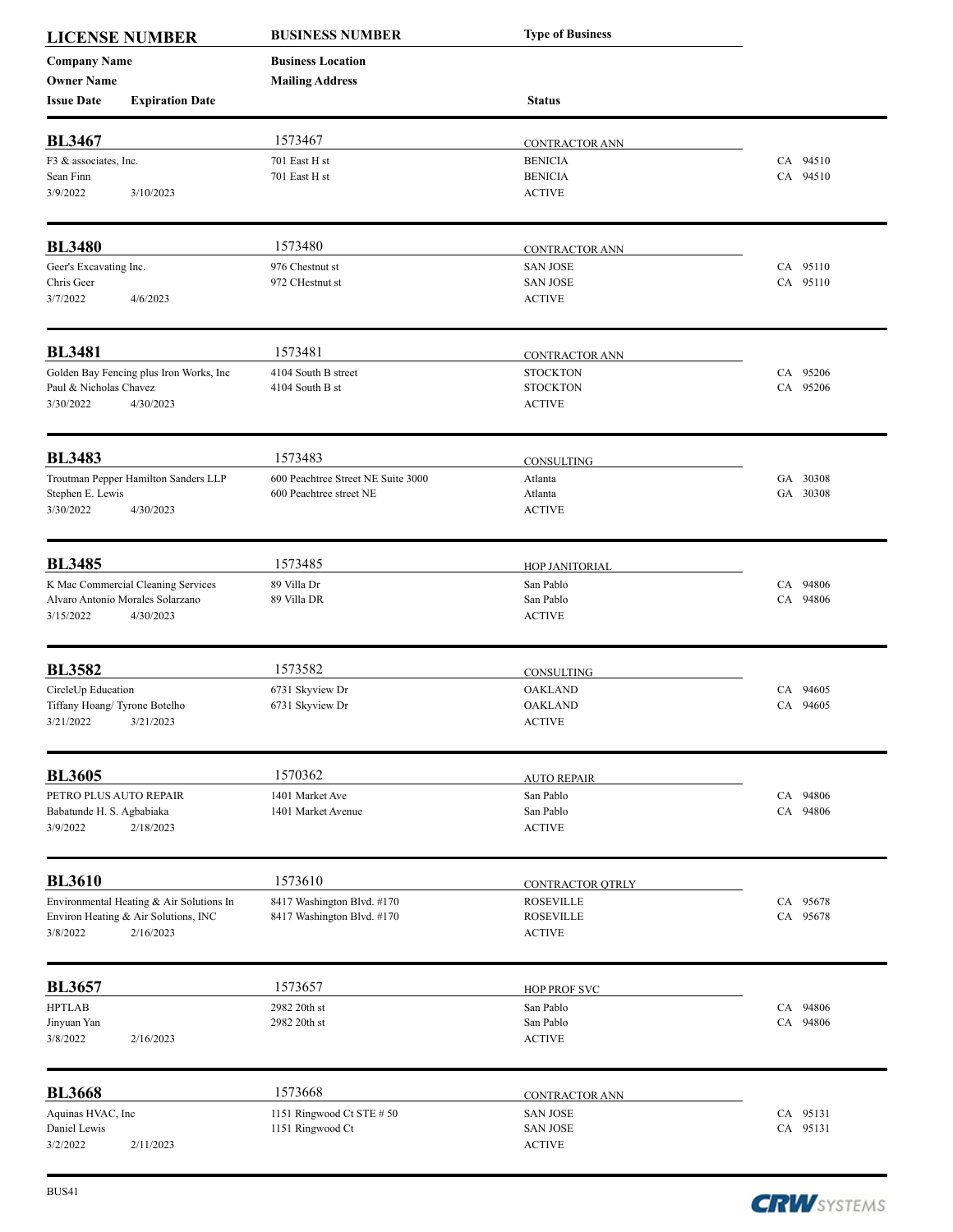| <b>LICENSE NUMBER</b>          |                                          | <b>BUSINESS NUMBER</b>          | <b>Type of Business</b>   |          |
|--------------------------------|------------------------------------------|---------------------------------|---------------------------|----------|
| <b>Company Name</b>            |                                          | <b>Business Location</b>        |                           |          |
| <b>Owner Name</b>              |                                          | <b>Mailing Address</b>          |                           |          |
| <b>Issue Date</b>              | <b>Expiration Date</b>                   |                                 | <b>Status</b>             |          |
| <b>BL3669</b>                  |                                          | 1573669                         | CONTRACTOR ANN            |          |
| Accurate Corrosion Control Inc |                                          | 7310 N 108th Ave                | Glendale                  | AZ 85307 |
| Paul Sedlet                    |                                          | 7310 N 108th Ave                | Glendale                  | AZ 85307 |
| 3/10/2022                      | 2/11/2023                                |                                 | <b>ACTIVE</b>             |          |
| <b>BL3671</b>                  |                                          | 1573671                         | <b>HOP PROF SVC</b>       |          |
| JC & Suns LLC                  |                                          | 1947 Bush Ave                   | San Pablo                 | CA 94806 |
| Jose Batriz                    |                                          | 1947 Bush Ave                   | San Pablo                 | CA 94806 |
| 3/9/2022                       | 3/4/2023                                 |                                 | <b>ACTIVE</b>             |          |
| BL3674-01                      |                                          | 1573674                         | <b>CONTRACTOR ANN</b>     |          |
| <b>Infinity Energy</b>         |                                          | 3855 Atherton Rd                | <b>ROCKLIN</b>            | CA 95765 |
| Infinity Energy Inc            |                                          | 3855 Atherton Rd                | <b>ROCKLIN</b>            | CA 95765 |
| 3/3/2022                       | 3/3/2023                                 |                                 | <b>ACTIVE</b>             |          |
| BL3676-01                      |                                          | 1573676                         | <b>FINANCIAL INST</b>     |          |
| Mariner Finance, LLC           |                                          | 3300 San Pablo Dam Rd Suite 120 | San Pablo                 | CA 94806 |
| MF Raven Holdins, Inc          |                                          | Attn:Admin Services             | Baltimore                 | MD 21236 |
| 3/24/2022                      | 3/4/2023                                 |                                 | <b>ACTIVE</b>             |          |
| <b>BL3693</b>                  |                                          | 1573693                         | CONSULTING                |          |
|                                | Dyett & Bhatia Urban and Regional Planne | 1330 Broadway Ste 604           | <b>OAKLAND</b>            | CA 94612 |
| Rajeev Bhatia                  |                                          | 1330 Broadway                   | <b>OAKLAND</b>            | CA 94612 |
| 3/16/2022                      | 3/21/2023                                |                                 | <b>ACTIVE</b>             |          |
| <b>BL3699</b>                  |                                          | 1573699                         | HOP JANITORIAL            |          |
| Hector Posadas Yacht Finishes  |                                          | 1828 Powell st #6               | San Pablo                 | CA 94806 |
| <b>Hector Posadas</b>          |                                          | 1828 Powell st #6               | San Pablo                 | CA 94806 |
| 3/10/2022                      | 4/1/2023                                 |                                 | <b>ACTIVE</b>             |          |
| BL3704-01                      |                                          | 1573704                         | CONTRACTOR ANN            |          |
|                                | Professional Asbestos Removal Corp       | 2864 E Dorothy Ave              | <b>FRESNO</b>             | CA 93706 |
| Louie Martina                  |                                          | P.O. Box 10077                  | <b>FRESNO</b>             | CA 93745 |
| 3/15/2022                      | 4/19/2023                                |                                 | <b>ACTIVE</b>             |          |
| <b>BL3725</b>                  |                                          | 1570386                         | CONTRACTOR ANN            |          |
| <b>AMBIENT AIR</b>             |                                          | PO Box 1822                     | Discovery Bay             | CA 94505 |
| Robert Wallace                 |                                          | PO Box 1822                     | Discovery Bay             | CA 94505 |
| 3/3/2022                       | 3/3/2023                                 |                                 | <b>ACTIVE</b>             |          |
| <b>BL3842</b>                  |                                          | 1570402                         | <b>AUTO REPAIR- GLASS</b> |          |
| <b>DURANS AUTO GLASS</b>       |                                          | 1613 Market                     | San Pablo                 | CA 94806 |
| Jose Duran                     |                                          | 1613 Market Ave.                | San Pablo                 | CA 94806 |
| 3/1/2022                       | 10/10/2022                               |                                 | <b>ACTIVE</b>             |          |
| <b>BL3892</b>                  |                                          | 1573892                         | CONTRACTOR OTRLY          |          |
| J.Moraga Construction, Inc.    |                                          | 385 Grogan Ave                  | <b>MERCED</b>             | CA 95341 |
| Jose Moraga                    |                                          | 385 Grogan Ave                  | <b>MERCED</b>             | CA 95341 |
| 3/16/2022                      | 4/6/2023                                 |                                 | <b>ACTIVE</b>             |          |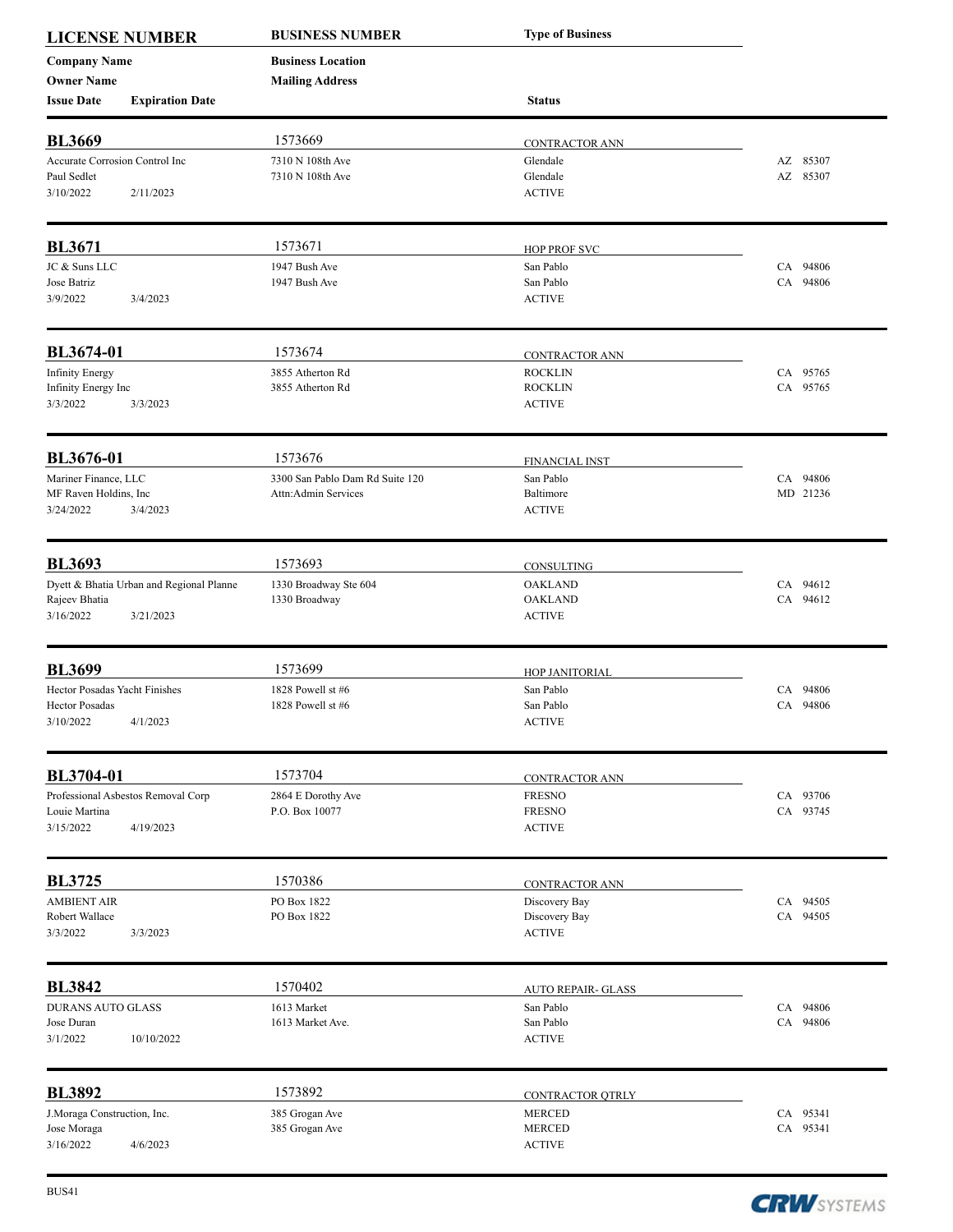| <b>LICENSE NUMBER</b>               |                                                 | <b>BUSINESS NUMBER</b>                    | <b>Type of Business</b>                    |                      |
|-------------------------------------|-------------------------------------------------|-------------------------------------------|--------------------------------------------|----------------------|
| <b>Company Name</b>                 |                                                 | <b>Business Location</b>                  |                                            |                      |
| <b>Owner Name</b>                   |                                                 | <b>Mailing Address</b>                    |                                            |                      |
| <b>Issue Date</b>                   | <b>Expiration Date</b>                          |                                           | <b>Status</b>                              |                      |
| BL3927-01                           |                                                 | 1573927                                   | <b>CAR WASH</b>                            |                      |
| Carlos H. Parking Cleaning          |                                                 | 4550 Hilltop Dr                           | El Sobrante                                | CA 94803             |
| Carlos Hernandez                    |                                                 | 4550 Hilltop Dr                           | El Sobrante                                | CA 94803             |
| 3/1/2022                            | 3/1/2023                                        |                                           | New Business                               |                      |
| <b>BL3928</b>                       |                                                 | 1573928                                   |                                            |                      |
| ABZ Builders Inc                    |                                                 | 405 Manford st                            | <b>CONTRACTOR ANN</b><br><b>MILPITAS</b>   | CA 95035             |
| Anadra Singh                        |                                                 | 405 Manford St                            | <b>MILPITAS</b>                            | CA 95035             |
| 3/1/2022                            | 3/1/2023                                        |                                           | New Business                               |                      |
| <b>BL3929</b>                       |                                                 | 1573929                                   |                                            |                      |
| CAP Inc                             |                                                 | 813 S. Glenoaks Blvd                      | CONTRACTOR ANN<br><b>BURBANK</b>           | CA 91502             |
| Argishi Terissayan                  |                                                 | 813 S Glenoaks Blvd                       | <b>BURBANK</b>                             | CA 91502             |
| 3/2/2022                            | 3/2/2023                                        |                                           | New Business                               |                      |
| <b>BL3930</b>                       |                                                 | 1573930                                   |                                            |                      |
| R & R's Cafe                        |                                                 |                                           | <b>RESTAURANT</b><br>San Pablo             |                      |
|                                     | Guadalupe Rivera/ Francisco Ruiz                | 1260 Rumrill Blvd<br>1260 Rumrill Blvd    | San Pablo                                  | CA 94806<br>CA 94806 |
| 3/2/2022                            | 3/14/2023                                       |                                           | New Business                               |                      |
| <b>BL3931</b>                       |                                                 | 1573931                                   | CONTRACTOR ANN                             |                      |
| Rozen Home Builders Inc             |                                                 | 718 West El Camino Ave                    | <b>SACRAMENTO</b>                          | CA 95833             |
| Ventura Francisco                   |                                                 | 718 West El Camino Ave                    | <b>SACRAMENTO</b>                          | CA 95833             |
| 3/3/2022                            | 3/3/2023                                        |                                           | New Business                               |                      |
| <b>BL3932</b>                       |                                                 | 1573932                                   | CONTRACTOR ANN                             |                      |
|                                     | Avalon Services Inc DBA Avalon Rooter           | 37173 Dondero Way                         | <b>FREMONT</b>                             | CA 94536             |
| William Feliciano                   |                                                 | 37173 Dondero Way                         | <b>FREMONT</b>                             | CA 94536             |
| 3/3/2022                            | 3/9/2023                                        |                                           | New Business                               |                      |
| <b>BL3933</b>                       |                                                 | 1573933                                   | CONTRACTOR ANN                             |                      |
| Freschi Air Systems LLC             |                                                 | 2440 Sprig Court                          | Concord                                    | CA 94520             |
| Justin Edward                       |                                                 | 2440 Sprig Court                          | Concord                                    | CA 94520             |
| 3/7/2022                            | 3/7/2023                                        |                                           | New Business                               |                      |
| <b>BL3934</b>                       |                                                 | 1573934                                   | CONTRACTOR ANN                             |                      |
|                                     | MARK THOMAS AND COMPANY, INC                    | 2833 JUNCTION AVE STE 110                 | <b>SAN JOSE</b>                            | CA 95134             |
| ZACHARY SIVIGLIA                    |                                                 | 2833 JUNCTION AVE                         | <b>SAN JOSE</b>                            | CA 95134             |
| 3/7/2022                            | 3/7/2023                                        |                                           | New Business                               |                      |
| <b>BL3935</b>                       |                                                 | 1573935                                   | PROF SVC - OTHER                           |                      |
|                                     | DESIGN SYSTEMS GROUP DBA:STUDIO L'IM2604 3RD ST |                                           | <b>SAN FRANCISCO</b>                       | CA 94107             |
| <b>SUE LABOUVIE</b><br>3/7/2022     | 3/7/2023                                        | 2604 3RD ST                               | <b>SAN FRANCISCO</b><br>New Business       | CA 94107             |
|                                     |                                                 |                                           |                                            |                      |
| BL3936-01                           |                                                 | 1573936                                   | CONTRACTOR ANN                             |                      |
| Ace Roofing East Bay<br>Jeffrey Jun |                                                 | 100 Produce Ave Unit K<br>100 Produce Ave | SOUTH SAN FRANCISCO<br>SOUTH SAN FRANCISCO | CA 94080<br>CA 94080 |
| 3/14/2022                           | 3/14/2023                                       |                                           | New Business                               |                      |
|                                     |                                                 |                                           |                                            |                      |

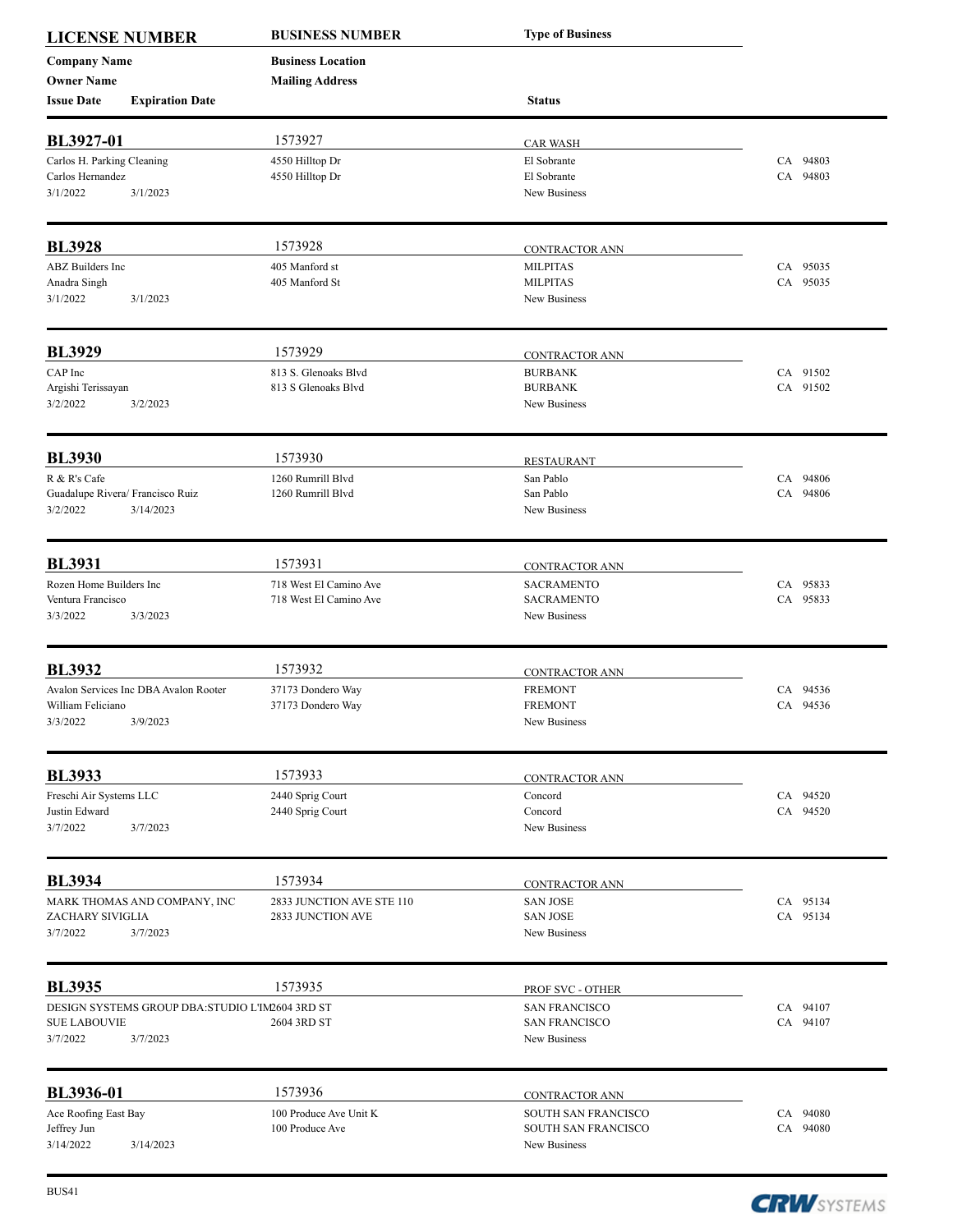| <b>LICENSE NUMBER</b><br><b>Company Name</b> |                            | <b>BUSINESS NUMBER</b>          | <b>Type of Business</b>                 |          |
|----------------------------------------------|----------------------------|---------------------------------|-----------------------------------------|----------|
|                                              |                            | <b>Business Location</b>        |                                         |          |
| <b>Owner Name</b>                            |                            | <b>Mailing Address</b>          |                                         |          |
| <b>Issue Date</b>                            | <b>Expiration Date</b>     |                                 | <b>Status</b>                           |          |
| <b>BL3937</b>                                |                            | 1573937                         | CONTRACTOR OTRLY                        |          |
| Westland Contractors, Inc.                   |                            | 3100 E. 10th st Unit A          | <b>OAKLAND</b>                          | CA 94601 |
| Neil Hunt                                    |                            | 3100 E.10th st                  | <b>OAKLAND</b>                          | CA 94601 |
| 3/14/2022                                    | 6/14/2022                  |                                 | New Business                            |          |
| <b>BL3938</b>                                |                            | 1573938                         |                                         |          |
| Southland Industries                         |                            | 33225 Western Ave               | CONTRACTOR ANN<br><b>Union City</b>     | CA 94587 |
| Southland Industries                         |                            | 12131 Western Ave               | Garden Grove                            | CA 92841 |
| 3/15/2022                                    | 3/15/2023                  |                                 | New Business                            |          |
| BL3939-01                                    |                            | 1573939                         | <b>CONTRACTOR ANN</b>                   |          |
| Avila's Construction Inc                     |                            | 353 Bel Marin Keys Blvd Suite 8 | <b>NOVATO</b>                           | CA 94949 |
| Alirio Avila                                 |                            | 353 Bel Marin Keys Blvd.        | <b>NOVATO</b>                           | CA 94949 |
| 3/15/2022                                    | 3/15/2023                  |                                 | New Business                            |          |
| <b>BL3940</b>                                |                            | 1573940                         |                                         |          |
| Apollo Roofing and Building INC              |                            | 1515 Oakland Blvd #140          | CONTRACTOR OTRLY<br><b>WALNUT CREEK</b> | CA 94596 |
| Shimon Elmadawi                              |                            | 1515 Oaland Blvd                | <b>WALNUT CREEK</b>                     | CA 94596 |
| 3/23/2022                                    | 6/23/2022                  |                                 | New Business                            |          |
| <b>BL3941</b>                                |                            | 1573941                         | CONTRACTOR ANN                          |          |
| Gdm Group DBA Pacific Air USA                |                            | 2995 Mead Ave                   | <b>SANTA CLARA</b>                      | CA 95051 |
| David Katz                                   |                            | 2995 Mead Ave                   | <b>SANTA CLARA</b>                      | CA 95051 |
| 3/28/2022                                    | 3/28/2023                  |                                 | New Business                            |          |
| <b>BL3942</b>                                |                            | 1573942                         | CONTRACTOR ANN                          |          |
| Gentec Services, Inc.                        |                            | 252 W Larch Rd STE C            | Tracy                                   | CA 95304 |
| Joseph F Scerbo                              |                            | 252 W Larch Rd                  | Tracy                                   | CA 95304 |
| 3/30/2022                                    | 3/30/2023                  |                                 | New Business                            |          |
| <b>BL3943</b>                                |                            | 1573943                         | <b>CONTRACTOR ANN</b>                   |          |
| Rosegards Building                           |                            | 377 Vaqueros Ave                | <b>RODEO</b>                            | CA 94572 |
| Roger Gutierrez Calderon                     |                            | 377 Vaqueros Ave                | <b>RODEO</b>                            | CA 94572 |
| 3/30/2022                                    | 3/30/2023                  |                                 | New Business                            |          |
| <b>BL3944</b>                                |                            | 1573944                         | <b>CONTRACTOR ANN</b>                   |          |
| Diablo Plumbing INC                          |                            | 7074 Commerce Cir #D            | <b>PLEASANTON</b>                       | CA 94588 |
| John Ontiveros                               |                            | 7074 Commerce cir #D            | <b>PLEASANTON</b>                       | CA 94588 |
| 3/31/2022                                    | 3/31/2023                  |                                 | New Business                            |          |
| <b>BL4415</b>                                |                            | 1570508                         | DELIVERY VEHICLES                       |          |
| UNFI Grocers Distribution, Inc.              |                            | 5300 Sheila St                  | Commerce                                | CA 90040 |
| Kim Myrdahl                                  |                            | PO Box 990 Attn: License Group  | Minneapolis                             | MN 55440 |
| 3/1/2022                                     | 3/16/2023                  |                                 | <b>ACTIVE</b>                           |          |
| <b>BL4548</b>                                |                            | 1570532                         | <b>DAYCARE</b>                          |          |
|                                              | HAPPY LION DAY CARE CENTER | 2929 Castro Rd                  | San Pablo                               | CA 94806 |
| Chavis, Qualen & Wednesdey                   |                            | 2929 Castro Rd                  | San Pablo                               | CA 94806 |
| 3/1/2022                                     | 7/21/2026                  |                                 | <b>ACTIVE</b>                           |          |

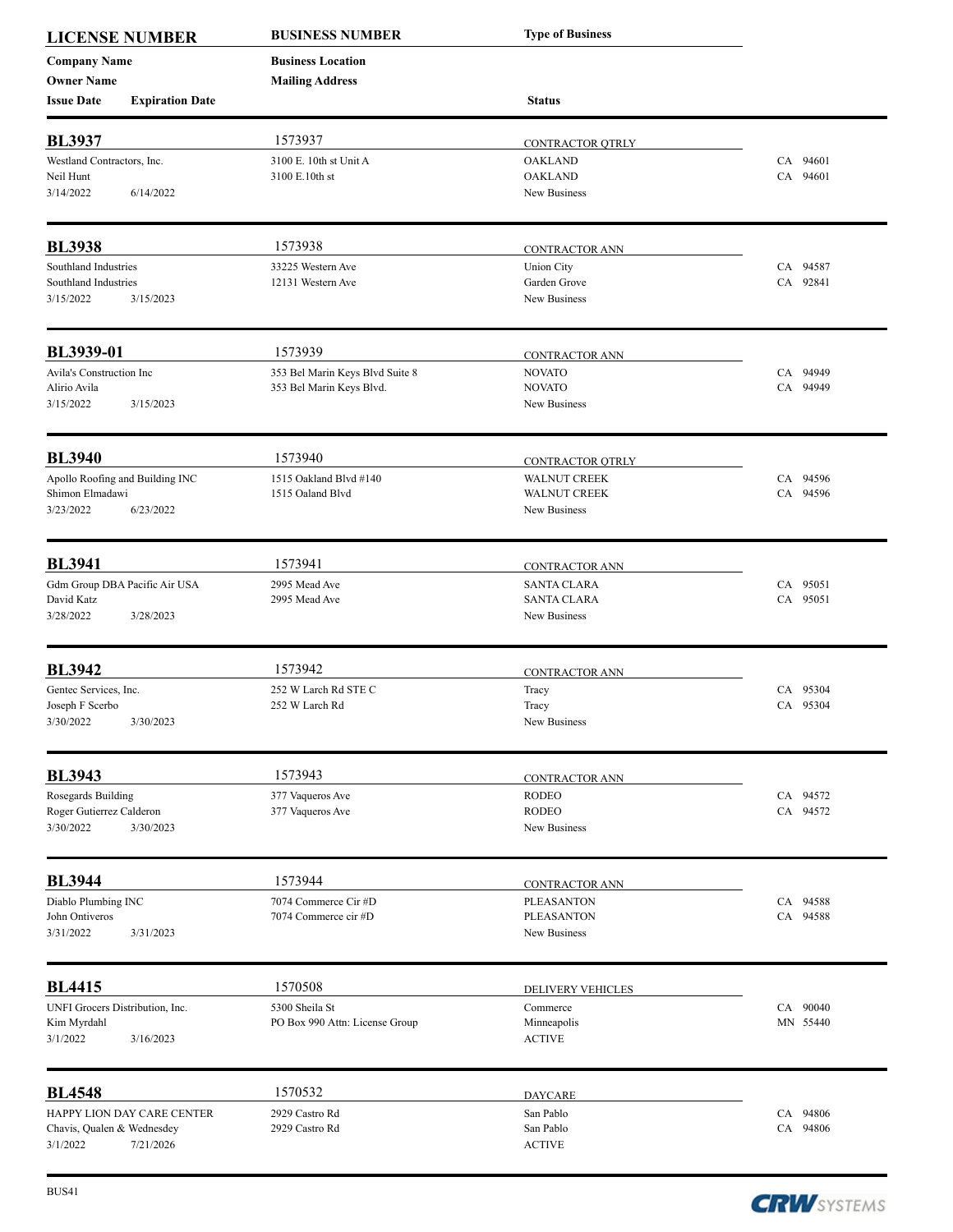| <b>LICENSE NUMBER</b><br><b>Company Name</b> |                        | <b>BUSINESS NUMBER</b><br><b>Business Location</b> | <b>Type of Business</b>   |             |
|----------------------------------------------|------------------------|----------------------------------------------------|---------------------------|-------------|
|                                              |                        |                                                    |                           |             |
| <b>Owner Name</b>                            |                        | <b>Mailing Address</b>                             |                           |             |
| <b>Issue Date</b>                            | <b>Expiration Date</b> |                                                    | <b>Status</b>             |             |
| <b>BL4603</b>                                |                        | 1570544                                            | <b>RETAIL - OTHER</b>     |             |
| <b>RUG DOCTOR</b>                            |                        | 2201 W. Plano Pkwy Suite 100                       | Plano                     | TX 75093    |
| Rug Doctor, LLC                              |                        | 2201 W. Plano Pkwy, Suite 100                      | Plano                     | TX 75093    |
| 3/8/2022                                     | 2/26/2023              |                                                    | <b>ACTIVE</b>             |             |
| <b>BL4636</b>                                |                        | 1570550                                            | DELIVERY VEHICLES         |             |
| A. TARANTINO & SONS                          |                        | 2275 Jennings St.                                  | <b>SAN FRANCISCO</b>      | CA 94124    |
| Anthony J. Tarantino Jr                      |                        | 2275 Jennings Street                               | <b>SAN FRANCISCO</b>      | CA 94124    |
| 3/10/2022                                    | 3/4/2023               |                                                    | <b>ACTIVE</b>             |             |
| <b>BL5140</b>                                |                        | 1570645                                            | <b>CONTRACTOR ANN</b>     |             |
| ALTEN CONSTRUCTION INC.                      |                        | 1141 Marina Way So.                                | <b>RICHMOND</b>           | CA 94804    |
| Robert Andrew Alten                          |                        | 1141 Marina Way So.                                | <b>RICHMOND</b>           | CA 94804    |
| 3/31/2022                                    | 4/29/2023              |                                                    | <b>ACTIVE</b>             |             |
| <b>BL6343</b>                                |                        | 1570852                                            | <b>RETAIL - OTHER</b>     |             |
| CARNICERIA EL MICHOACANO                     |                        | 1885 23rd St                                       | San Pablo                 | CA 94806    |
| Amadeo Zarco                                 |                        | 2215 Dover Ave Apt # A                             | San Pablo                 | CA 94806    |
| 3/14/2022                                    | 4/11/2023              |                                                    | <b>ACTIVE</b>             |             |
| <b>BL6361</b>                                |                        | 1570856                                            | HOP PROF SVC- Tax Prepare |             |
| ABEDES TAX SERVICE                           |                        | 3 Las Moradas Circle                               | San Pablo                 | CA 94806    |
| Dominica U. Abedes                           |                        | 3 Las Moradas Circle                               | <b>SAN PABLO</b>          | CA 94806    |
| 3/29/2022                                    | 3/31/2023              |                                                    | <b>ACTIVE</b>             |             |
| <b>BL6438</b>                                |                        | 1570871                                            | <b>CONTRACTOR ANN</b>     |             |
| CABLECOM LLC                                 |                        | 19910 North Creek Parkway North Suite 10           | Bothell                   | WA 98011    |
| Johnora Lemke                                |                        | 19910 North Creek Parkway north                    | Bothell                   | WA 98011    |
| 3/31/2022                                    | 4/17/2023              |                                                    | <b>ACTIVE</b>             |             |
| <b>BL7960</b>                                |                        | 1571133                                            | <b>RETAIL - OTHER</b>     |             |
| Walgreens #13796                             |                        | 14280 San Pablo Ave.                               | San Pablo                 | CA 94806    |
| Walgreen Co                                  |                        | PO Box 901                                         | Deerfield                 | IL<br>60015 |
| 3/29/2022                                    | 3/1/2023               |                                                    | <b>ACTIVE</b>             |             |
| <b>BL8665</b>                                |                        | 1571233                                            | <b>RESTAURANT</b>         |             |
| Lee's Garden                                 |                        | 107 San Pablo Town Center                          | San Pablo                 | CA 94806    |
| Lai Hon Lee                                  |                        | 107 San Pablo Town Center                          | San Pablo                 | CA 94806    |
| 3/10/2022                                    | 3/31/2023              |                                                    | <b>ACTIVE</b>             |             |
| <b>BL9263</b>                                |                        | 1571328                                            | <b>BEAUTY/BARBER</b>      |             |
| Kathy Beauty Salon and Barber                |                        | 2145 Rumrill Blvd. I                               | San Pablo                 | CA 94806    |
| Kathy Beauty Salon & Barber                  |                        | 1140 John Ave.                                     | San Pablo                 | CA 94806    |
| 3/10/2022                                    | 2/20/2023              |                                                    | <b>ACTIVE</b>             |             |
| <b>BL9316</b>                                |                        | 1571338                                            | <b>RETAIL - OTHER</b>     |             |
| Ross Dress For Less                          |                        | 2455 San Pablo Dam Rd.                             | San Pablo                 | CA 94806    |
| Ross Dress For Less, INC                     |                        | 5130 Hacienda Dr. GA #1453                         | <b>DUBLIN</b>             | CA 94568    |
| 3/1/2022                                     | 3/1/2023               |                                                    | <b>ACTIVE</b>             |             |